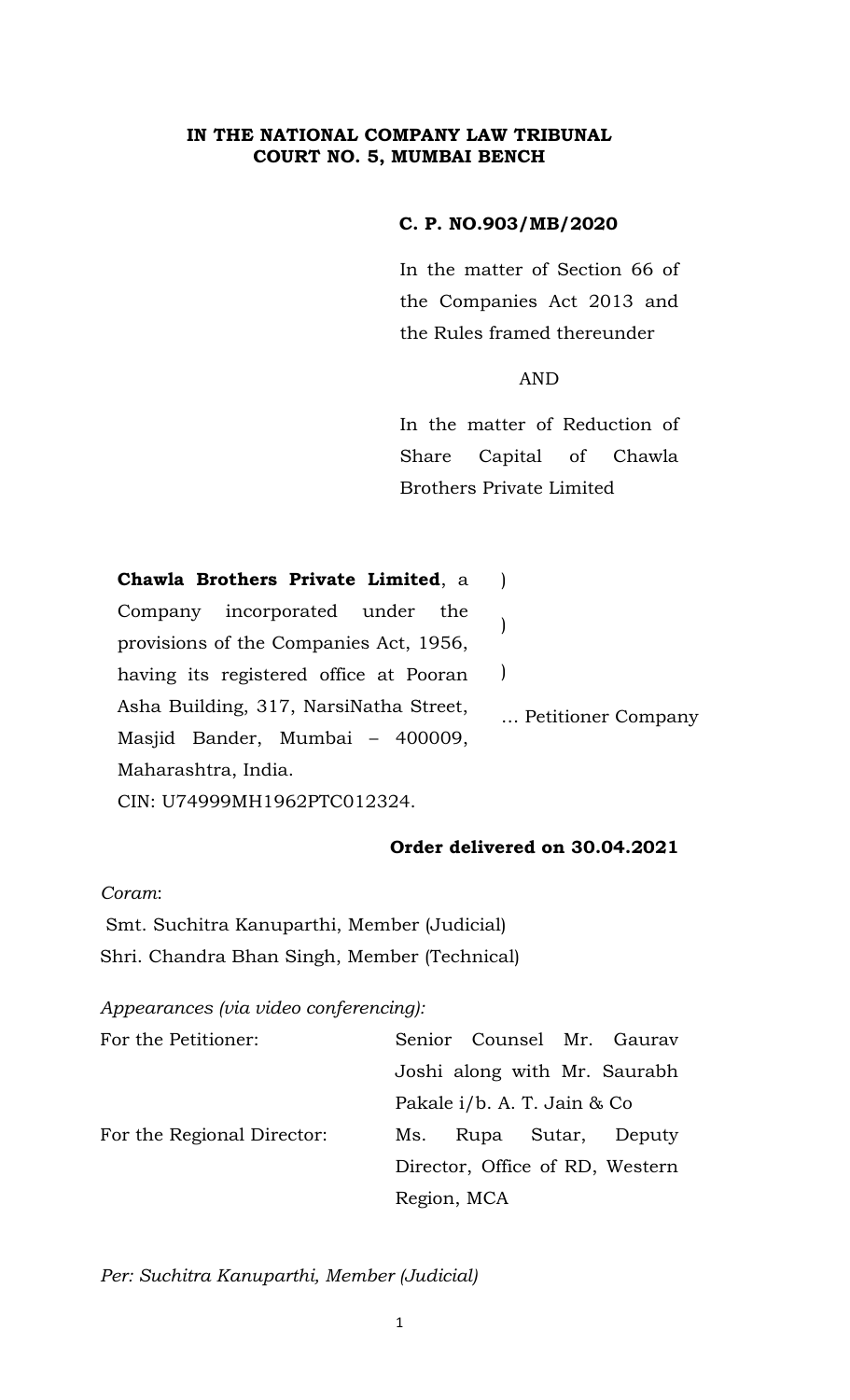### **ORDER**

1. Heard the Learned Counsel for the Petitioner Company. No objector has come before the Tribunal to oppose the Petition and nor has any party controverted any averments made in the Petition.

#### **Briefs Facts:**

- 2. The Petitioner is a private limited company incorporated on 16.04.1962 with Registrar of Companies, Mumbai
- 3. A Special Resolution was passed by the Equity Shareholders of the Petitioner Company in terms of the above in its Extra Ordinary General Meeting on 7th March, 2020. Another Special Resolution in terms of the above was unanimously approved by the Preference Shareholders of the Petitioner on the same date. The Resolution is as follows;
	- *i. Reduction of its equity share capital by reducing the paidup equity share capital from Rs. 48,01,000/- divided into 48,010 Equity Shares of Rs. 100/- each, fully paid up to Rs. 21,12,500/- divided into 21,125 Equity Shares of Rs. 100/- each, fully paid up by 2.5 of The Scheme) bearing CTS No. 13A-1 having an area of 31.16 Sq. Mts. and cancelling and extinguishing 26,885 fully paid up equity shares of Rs.100/- each held by M/s Prasun Spaces LLP, Shareholder of the Petitioner Company, and in lieu of the cancelled equity shares transfer to M/s Prasun Spaces LLP, Shareholder of the Petitioner Company, part of the Property (as defined in Para 2.5 of The Scheme) bearing CTS No. 13A having an area of 7,903.93 Sq. Mts., part of the Property (as defined in Para Industrial Structure on the Plot, and remitting a sum of Rs. 388.87/- per equity share which is cancelled as aforesaid.*

*ii. Reduction of its 1% Redeemable Preference Share Capital by reducing the paid-up 1% Redeemable Preference Share Capital from Rs. 10,50,00,000/- divided into 10,50,000 1% Redeemable Preference Shares of Rs. 100/- each, fully paid up to Rs. 5,25,00,000/- divided into 5,25,000 1%*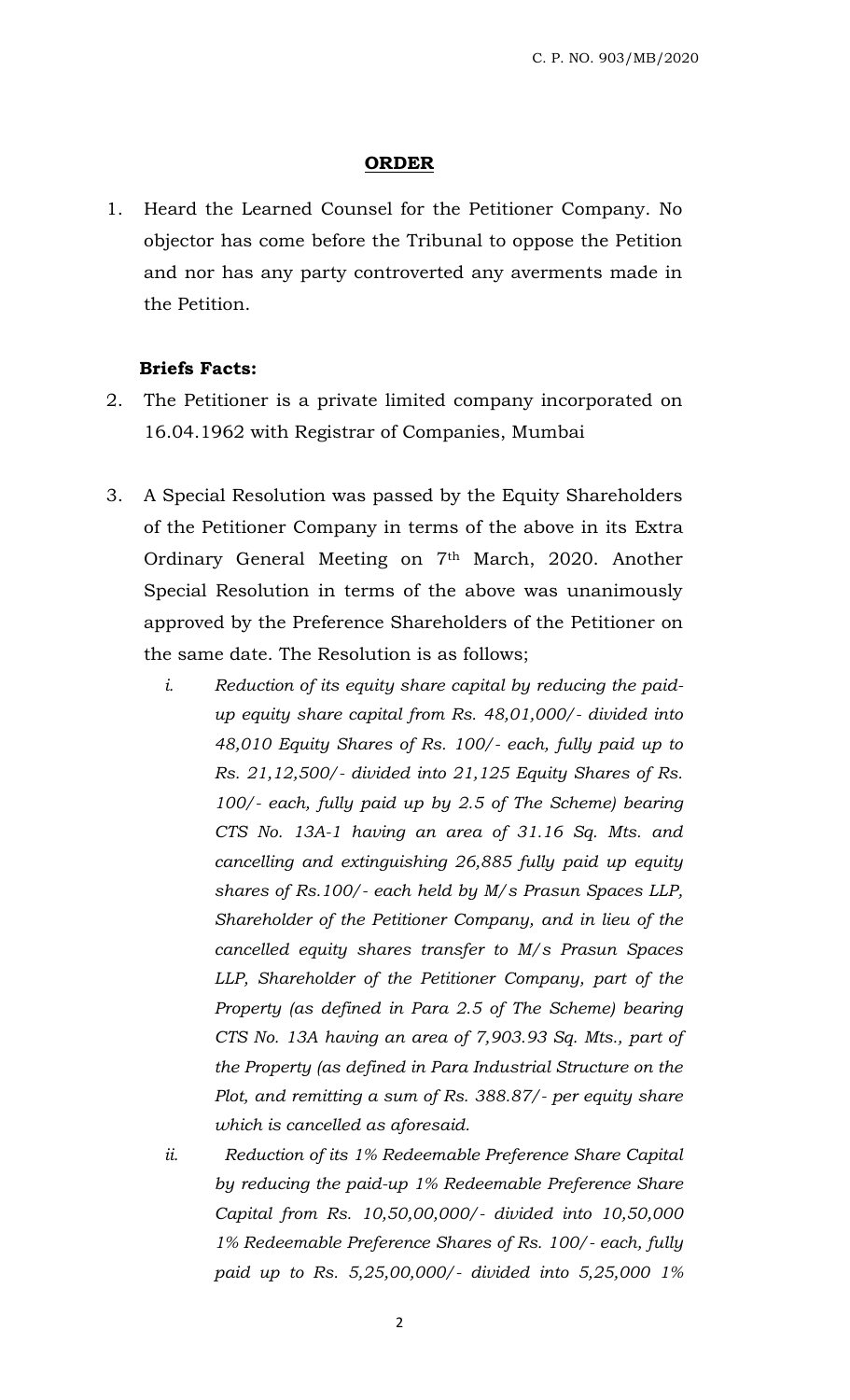*Redeemable Preference Shares of Rs. 100/- each, fully paid up by cancelling and extinguishing 5,25,000 fully paid up 1% Redeemable Preference shares of Rs.100/ each held by M/s Prasun Spaces LLP, Shareholder of the Petitioner Company, and in lieu of the cancelled 1% Redeemable Preference Shares transfer to Prasun Spaces LLP, shareholder, part of the Property (as defined in Para 2.5 of The Scheme) bearing CTS No. 13A having an area of 855.57 Sq. Mts.*

**4.** The Shareholding pattern of the Petitioner Company is as follows:

| <b>Sr</b>      | Name of         | of<br><b>No</b> | <b>Face Value</b> | Amount<br>of <sub>l</sub> | Percentage          |
|----------------|-----------------|-----------------|-------------------|---------------------------|---------------------|
| <b>No</b>      | the             | Equity          | per Share         | <b>Share Capital</b>      | <b>Shareholding</b> |
|                | <b>Sharehol</b> | <b>Shares</b>   |                   |                           |                     |
|                | der             |                 |                   |                           |                     |
| $\mathbf{1}$   | Prasun          | 26,885          | 100               | 26,88,500                 | 56%                 |
|                | <b>Spaces</b>   |                 |                   |                           |                     |
|                | <b>LLP</b>      |                 |                   |                           |                     |
| $\overline{2}$ | Vinay           | 7,560           | 100               | 7,56,000                  | 15.75%              |
|                | Tarachan        |                 |                   |                           |                     |
|                | d Chawla        |                 |                   |                           |                     |
| 3              | Tarachan        | 3,665           | 100               | 3,66,500                  | 7.63%               |
|                | d Chawla        |                 |                   |                           |                     |
| $\overline{4}$ | Jyoti           | 9,900           | 100               | 9,90,000                  | 20.62%              |
|                | Chawla          |                 |                   |                           |                     |
|                | <b>Total</b>    | 48,01           |                   | 48,01,000                 | 100%                |
|                |                 | $\mathbf 0$     |                   |                           |                     |

A) Equity Shareholding

## B) Preference Shareholding

| S | <b>Name</b>   | <b>No</b><br>of | Face         | Amount   | Percentage   |
|---|---------------|-----------------|--------------|----------|--------------|
| r | the<br>οf     | Preferen        | <b>Value</b> | of Share | Shareholding |
|   | <b>Shareh</b> | ce              | per          | Capital  |              |
| N | older         | <b>Shares</b>   | <b>Share</b> |          |              |
| O |               |                 |              |          |              |
|   | Prasun        | 5,25,000        | 100          | 5,25,00, | 50%          |
|   | <b>Spaces</b> |                 |              | 000      |              |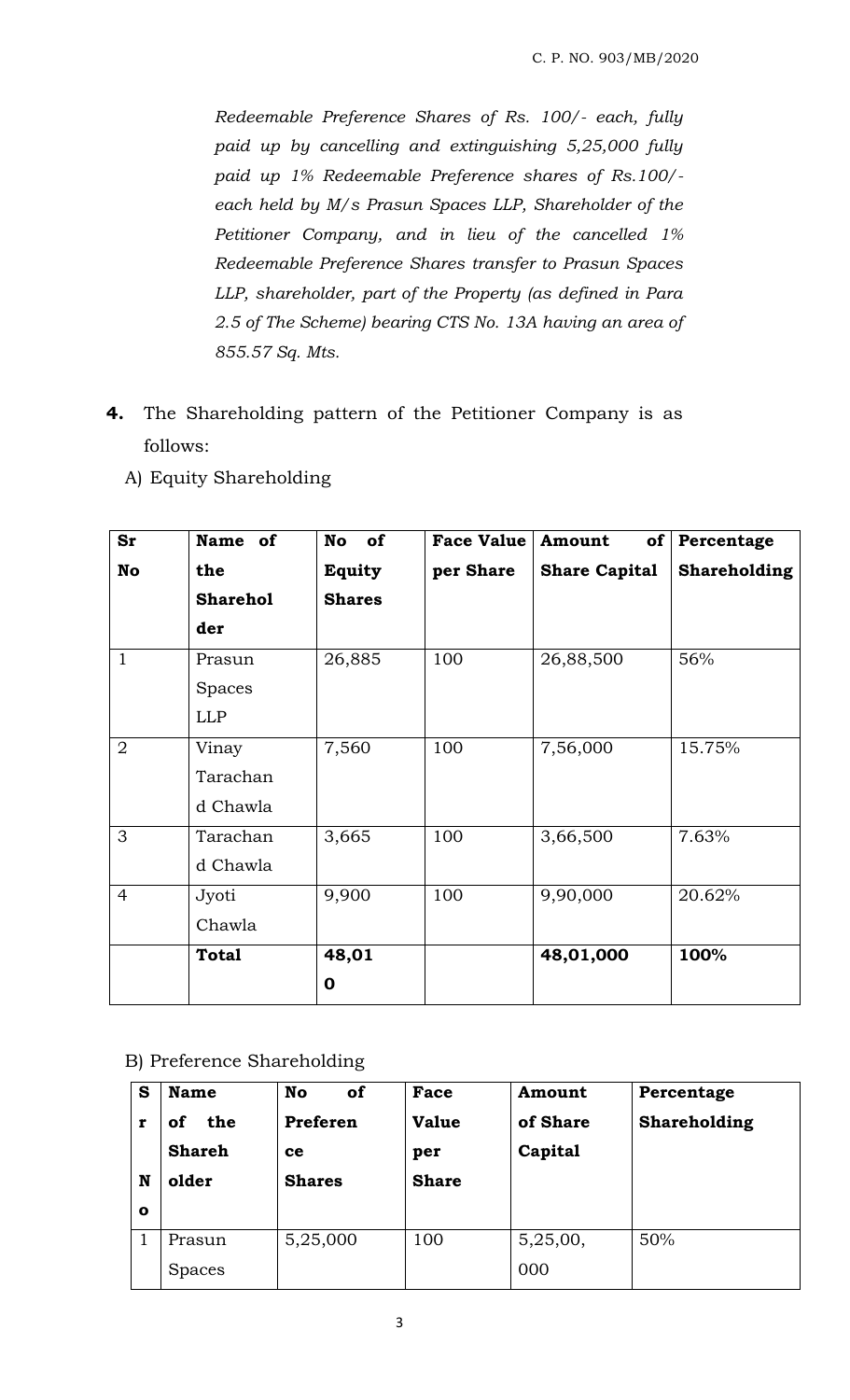|                | <b>LLP</b>   |             |     |          |      |
|----------------|--------------|-------------|-----|----------|------|
| $\overline{2}$ | Vinay        | 2,62,500    | 100 | 2,62,50, | 25%  |
|                | Taracha      |             |     | 000      |      |
|                | nd           |             |     |          |      |
|                | Chawla       |             |     |          |      |
| 3              | Taracha      | 2,62,500    | 100 | 2,62,50, | 25%  |
|                | nd           |             |     | 000      |      |
|                | Chawla       |             |     |          |      |
|                | <b>Total</b> | 10,50,00    |     | 10,50,0  | 100% |
|                |              | $\mathbf 0$ |     | 0,000    |      |

- 5. The Petitioner Company is the owner of the Property located at CTS No 13A, 13A-1 and 13B, Chandivali Road, Off Saki-Vihar Road, Andheri (E), Mumbai admeasuring 16,299.40 sq. mts. Along with an Industrial Structure on the Plot. The said Plots are lying idle and currently no business is carried out thereon.
- 6. There are only 4 shareholders in the Company. One of the shareholders of the Petitioner Company, namely Prasun Spaces LLP, holding 56% of the Equity Shareholding and 50% of the Preference Shareholding wished to exit from the Petitioner Company in consideration of its share of Property and Net Assets in the Petitioner Company.
- 7. Article 7 of the Articles of Association of the Petitioner Company empowers the Petitioner Company to reduce its share Capital, which has been reproduced below:

*"The Company may from time to time by Special Resolution subject to confirmation by the Court and subject to the provisions to 104 of the Act reduce its Share Capital in the, manner prescribed therein."*

8. On receiving the request from Prasun Spaces LLP, the Petitioner Company has obtained a Valuation Report from M/s. J.M. Mehta & Associates, Chartered Accountant. As per the Valuation Report, the fair value of the Equity and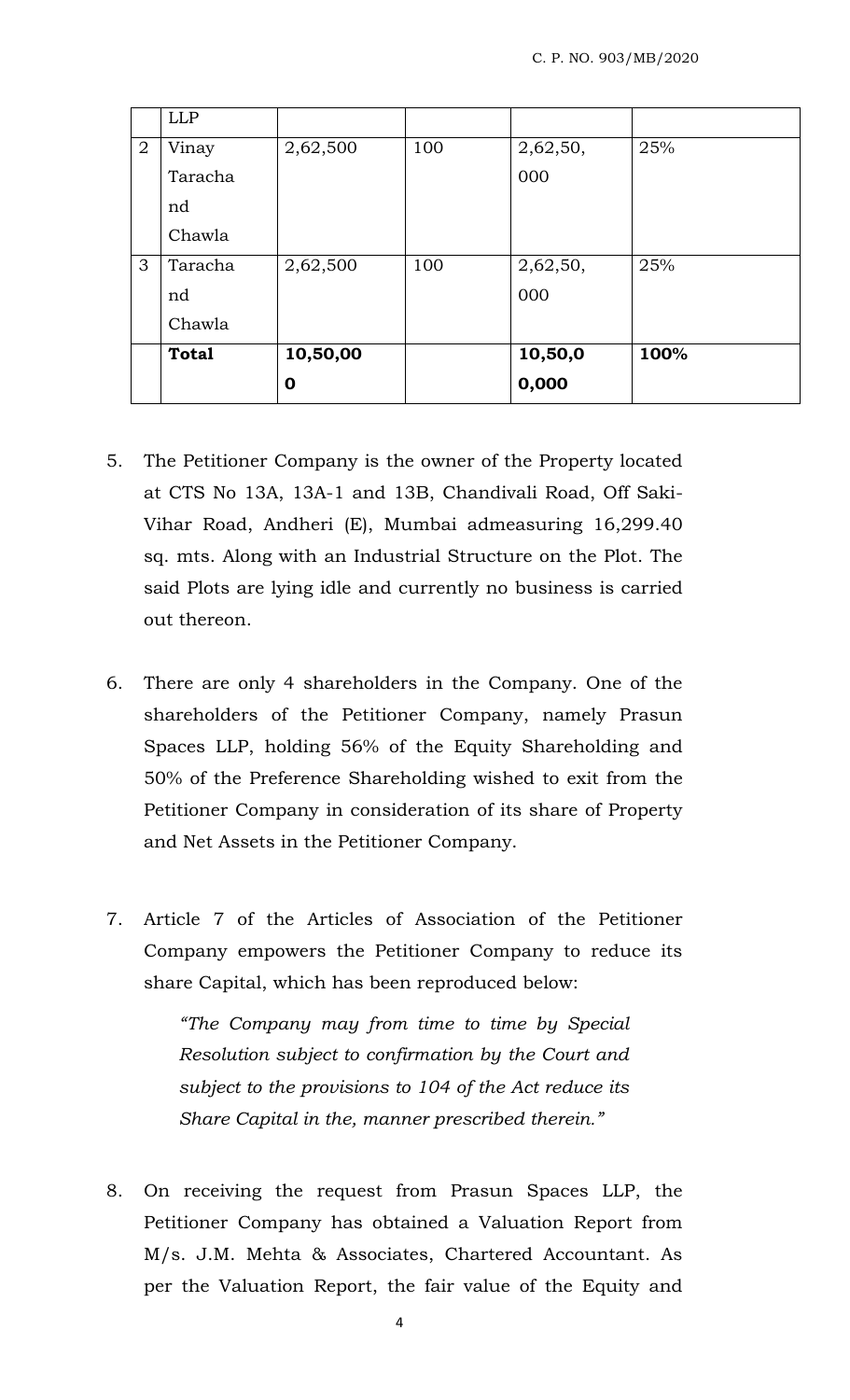Preference shareholding held by the shareholder, Prasun Spaces LLP and the Fair Value of the part of the Property and share in Net Assets to be transferred as consideration to Prasun Spaces LLP in lieu of the extinguishment of shares is as under:

|          | <b>Particulars</b>                                                               | <b>Particulars</b> | <b>Remarks</b> |
|----------|----------------------------------------------------------------------------------|--------------------|----------------|
|          |                                                                                  |                    |                |
| $\bf{A}$ | Fair value of each 1% Non-Convertible Redeemable                                 | 100                | Part A of      |
|          | Preference Shares (NCRPS) of the Petitioner                                      |                    | the            |
|          | Company                                                                          |                    | Valuation      |
|          |                                                                                  |                    | Report         |
|          | No. of NCRPS held by Prasun Spaces LLP                                           | 525,000            |                |
|          | Fair Value of the NCRPS held by Prasun Spaces<br><b>LLP</b>                      | 5,25,00,000        |                |
|          |                                                                                  |                    |                |
| B)       | Fair Value per equity share of the Petitioner Company                            | 18,496             | Part B<br>- of |
|          |                                                                                  |                    | the            |
|          |                                                                                  |                    | Valuation      |
|          |                                                                                  |                    | Report         |
|          | No of equity shares held by M/s. Prasun Spaces LLP                               | 26,885             |                |
|          | Fair Value of the equity shares held by Prasun<br><b>Spaces LLP</b>              | 49, 72, 73, 377    |                |
|          |                                                                                  |                    |                |
|          | Total Fair Value of the shareholding held by<br><b>Prasun Spaces LLP</b> $(A+B)$ | 54,97,73,377       |                |
|          |                                                                                  |                    |                |
|          | <b>Consideration to be paid to Prasun Spaces LLP</b>                             |                    |                |
|          | Fair Value of Land at CTS No 13-A and 13A-1                                      | 53,93,18,607       |                |
|          | Cash of Rs.388.87 per equity share (26,885 shares)                               | 1,04,54,770        |                |
|          | Fair Value of the Consideration to be paid to<br><b>Prasun Spaces LLP</b>        | 54, 97, 73, 377    |                |

- 9. The Board, vide resolution dated 6th March, 2020 has considered and approved the proposal to reduce the issued, subscribed and paid-up capital of the Company from:
	- a) 48,010/- (Forty-Eight Thousand and Ten) Equity Shares of Rs. 100/- (Rupees Hundred Only) each to 21,125/- (Twenty-One Thousand, One Hundred and Twenty-Five) Equity Shares of Rs. 100/- (Rupees Hundred Only) each by cancelling and extinguishing 26,885/- (Twenty-Six Thousand, Eight Hundred and Eighty-Five) Equity Shares of Rs. 100/- (Rupees Hundred Only) each held by Prasun Spaces LLP, shareholder of the Company. The Company shall in lieu of the cancelled equity shares, transfer to the LLP, shareholder of the Company, part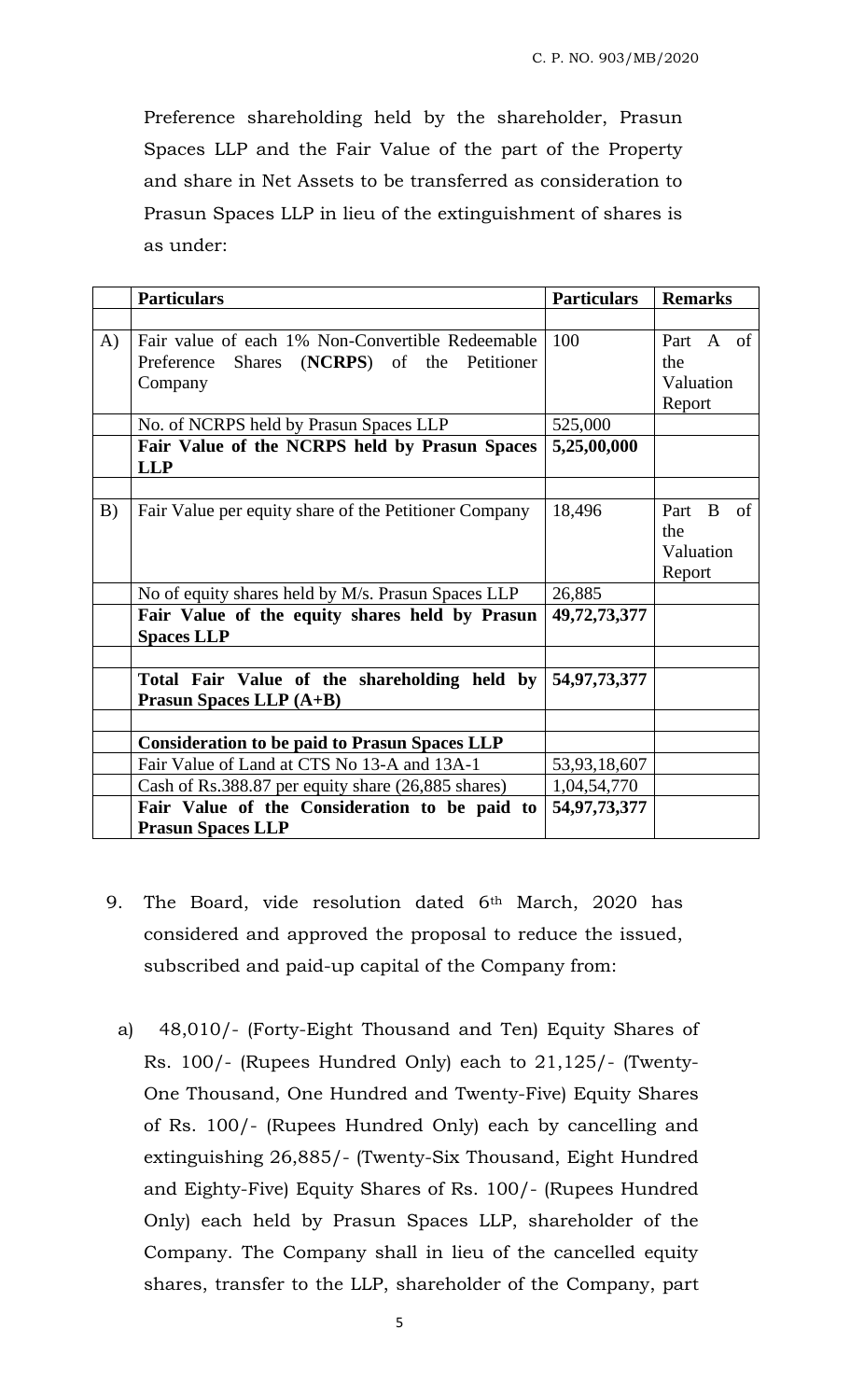of the Property (as defined in the Scheme) bearing CTS No. 13A having an area of 7,903.93 Sq. Mts., part of the Property (as defined in Scheme) bearing CTS No. 13A-1 having an area of 31.16 Sq. Mts. and Industrial Structure on the Plot, and remit to the LLP a sum of Rs. 388.87/- per equity share, which is cancelled as aforesaid.

- b) 10,50,000/- (Ten Lakh and Fifty Thousand) 1% Redeemable Preference Shares of Rs. 100/- (Rupees Hundred Only) to 5,25,000/- (Five Lakhs and Twenty-Five Thousand) 1% Redeemable Preference Shares of Rs. 100/- (Rupees Hundred Only) each by cancelling and extinguishing 5,25,000/- (Five Lakhs and Twenty-Five Thousand) 1% Redeemable Preference Shares of Rs. 100/- (Rupees Hundred Only) each held by Prasun Spaces LLP, shareholder of the Company. The Company shall in lieu of the cancelled preference shares, transfer to the LLP, shareholder of the Company, part of the Property (as defined in the Scheme) bearing CTS No. 13A and having area of 855.57 Sq. Mts.
- 10. Accordingly, notices were issued for convening the Extra-Ordinary General Meeting of the Equity Shareholders and Preference Shareholders of the Petitioner Company along with the Explanatory Statement pursuant to Section 102 (1) of the Companies Act, 2013.
- 11. The Equity and Preference shareholders of the Petitioner Company passed a Special Resolution in their respective Extra Ordinary General Meetings dated 7th March, 2020, giving consent to the Scheme of Reduction of Share Capital in accordance with the provisions of Section 66 and other applicable provisions, if any, of the Companies Act, 2013 read with the applicable rules therein, and subject to the approval from the National Company Law Tribunal ('NCLT') and other statutory authorities as and where applicable.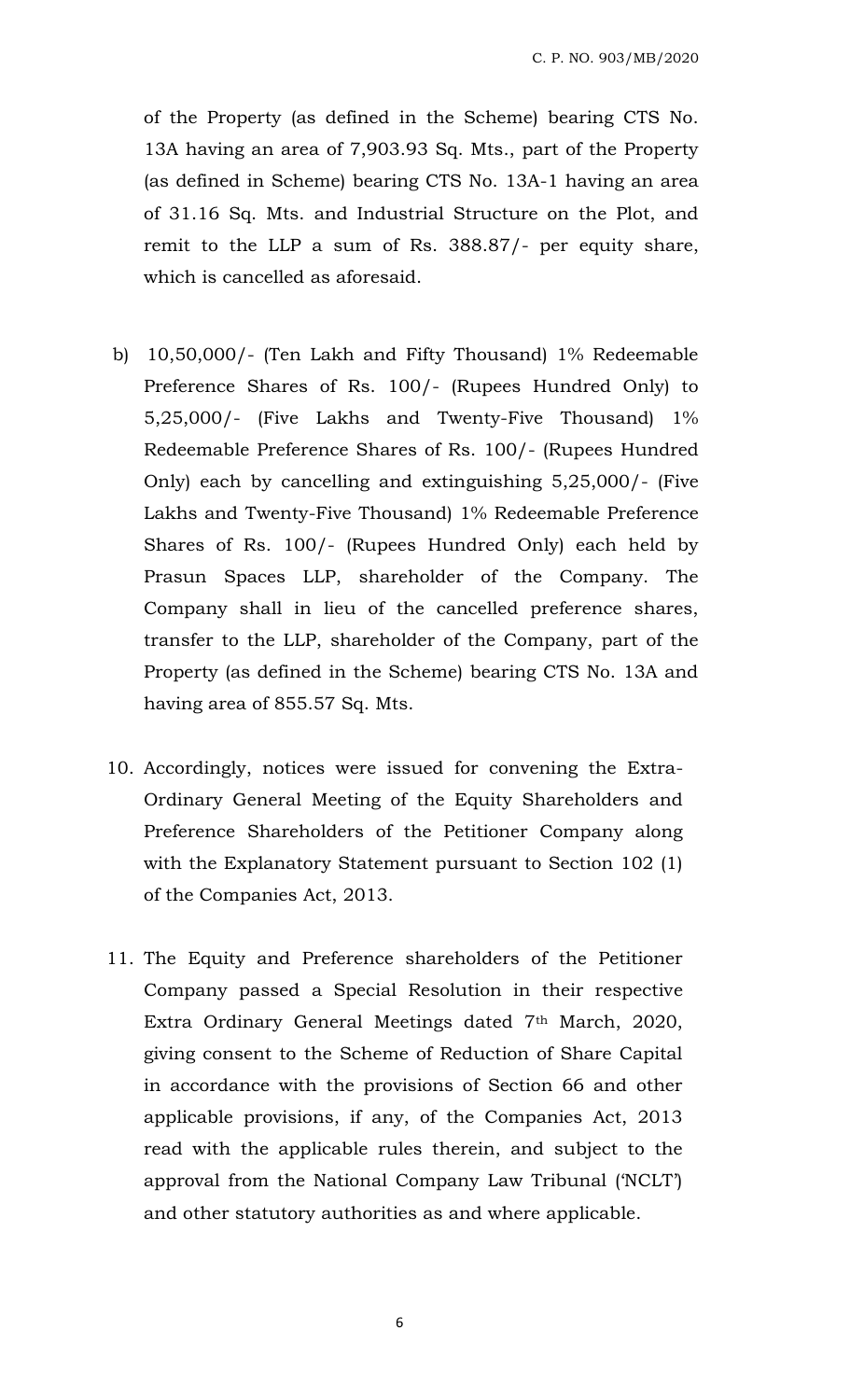- 12. There are no secured and/or unsecured creditors in the Petitioner Company.
- 13. By way of the Order dated 24th July 2020, the Hon'ble NCLT was pleased to direct Publication/Dispatch of Notices and fixed the matter of Final Hearing. Pursuant thereto, Notices were issued to the Regional Director as well as the Registrar of Companies on 27th July 2020. An Advertisement was also published in two newspapers, namely '*Free Press Journal*' in English and '*Navshakti*' in Marathi, both having circulation in Mumbai.

#### **Observations of the Regional Director:**

14. The observations of the Regional Director are in Para 7 of the Report, which are mentioned as under:

> *"7. The observations of the Regional Director on the proposed Scheme of Reduction of Capital are as under:*

> *A. It is respectfully submitted that the petitioner Company is proposing to reduce the paid-up share capital by cancelling and extinguishing 26,885/- Equity Shares of Rs.100/- each. The Company shall in lieu of the cancelled equity shares transfer to the shareholder of the company, part of the property and remit to the LLP a sum of Rs. 388.87/- per equity share and also to reduce the paid-up share capital by cancelling and extinguishing of 5,25,000/- (1%) Redeemable preference Share (RPS) of Rs. 100/- each. The Company shall in lieu of the cancelled preference shares transfer to the shareholder of the company part of the property bearing CTS No. 13A and having area of 855.57 Sq. Mts.*

*In this regard it is submitted that:*

- *(a) The proposed reduction of share capital is selective reduction.*
- *(b) The reduction of capital is selective is detriment and unjust and unfair to the rest of shareholders/members*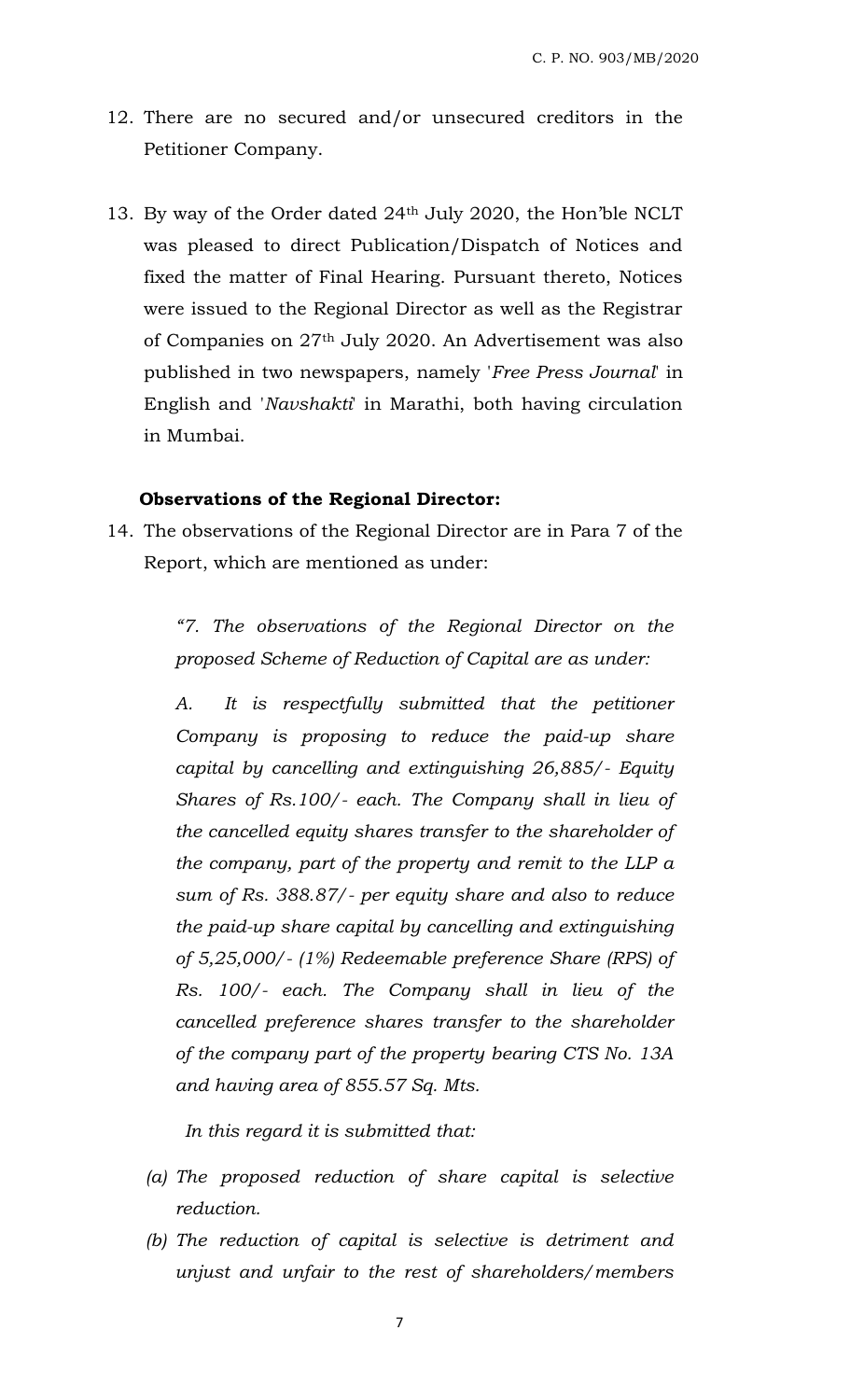*holding equity share capital of the company. The reduction of share capital should be across the board and not in selective manner.*

*(c) In this regard, it is further submitted that the present scheme is not falling strictly under Section 66 of the Companies Act, 2013, but the scheme appears to in the nature of sale of assets i.e. Plot of Land in guise of scheme. The provision of Section 66 read as under:* 

*"Reduction of Share Capital* 

*Section – 66 (1) Subject to confirmation by the Tribunal ......... reduce the share capital in any manner and in particular, may –*

- *(a) Extinguish or reduce the liability on any of its shares in respect of the share capital not paid up or,*
- *(b) Either with or without extinguishing or reducing liabilities on any of its shares:*
- *(i) cancel any paid-up share capital which is lost or is unrepresented by available assets; or*
- *(ii) pay off any paid -up share capital which is in excess of the wants of the Company."*

*It is seen that the Provision of Section 66 do not permit such reduction and Transfer of assets.* 

*B. Without prejudice the above:*

*(a) Applicant to submit an Affidavit to the effect that the Interest of the creditors and all stakeholders and Government Revenue are protected as well as statutory dues are paid off.* 

*(b) The tax implication if any arising out of the proposal for reduction is subject to final decision of Income Tax Authorities. The approval of the Company Petition by this Hon'ble Court may not deter the Income Tax Authority to scrutinize the tax return filed by the Company after giving effect to the proposed reduction. The decision of*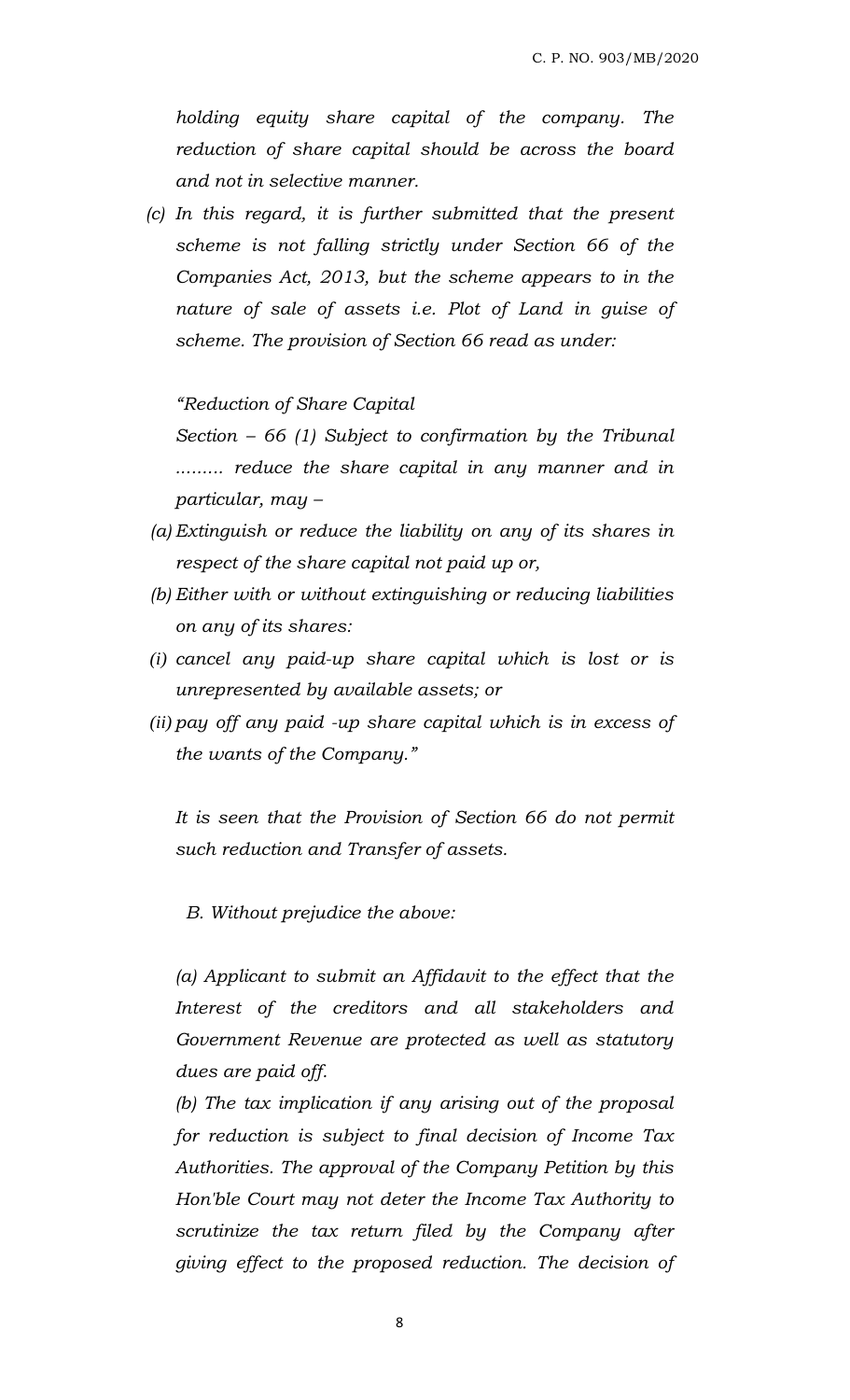*the Income Tax Authority is binding on the petitioner Company."*

## **Findings:**

- 15. The Petitioner Company has proposed to reduce its share capital and has proposed to transfer the property bearing no. CTS No. 13A-01 having an area of 31.16 sq.mts. and industrial structure on the plot and also proposes to reduce one percent of redeemable preference share capital and transfer part of the property bearing CTS. No. 13A.
- 16. The company has carried out valuation and as per the valuation report, the fair value of equity and preference share holding held by the shareholders Prasun Spaces LLP and fair value of the part of the property and share a net asset to be transferred as consideration to Prasun Spaces LLP in lieu of shares is as under:

|    | <b>Particulars</b>                                                                                         | <b>Particulars</b> | <b>Remarks</b>                          |
|----|------------------------------------------------------------------------------------------------------------|--------------------|-----------------------------------------|
|    |                                                                                                            |                    |                                         |
| A) | Fair value of each 1% Non-Convertible<br>Redeemable Preference Shares (NCRPS) of<br>the Petitioner Company | 100                | Part A of<br>the<br>Valuation<br>Report |
|    | No. of NCRPS held by Prasun Spaces LLP                                                                     | 525,000            |                                         |
|    | Fair Value of the NCRPS held by Prasun<br><b>Spaces LLP</b>                                                | 5,25,00,000        |                                         |
|    |                                                                                                            |                    |                                         |
| B) | Fair Value per equity share of the<br><b>Petitioner Company</b>                                            | 18,496             | Part B of<br>the<br>Valuation<br>Report |
|    | No of equity shares held by $M/s$ . Prasun<br>Spaces LLP                                                   | 26,885             |                                         |
|    | Fair Value of the equity shares held by $ 49,72,73,377$<br><b>Prasun Spaces LLP</b>                        |                    |                                         |
|    |                                                                                                            |                    |                                         |
|    | Total Fair Value of the shareholding 54,97,73,377<br>held by Prasun Spaces LLP (A+B)                       |                    |                                         |
|    |                                                                                                            |                    |                                         |
|    | Consideration to be paid to Prasun<br><b>Spaces LLP</b>                                                    |                    |                                         |
|    | Fair Value of Land at CTS No 13-A and   53,93,18,607<br>$13A-1$                                            |                    |                                         |
|    | Cash of Rs.388.87 per equity share<br>$(26,885 \text{ shares})$                                            | 1,04,54,770        |                                         |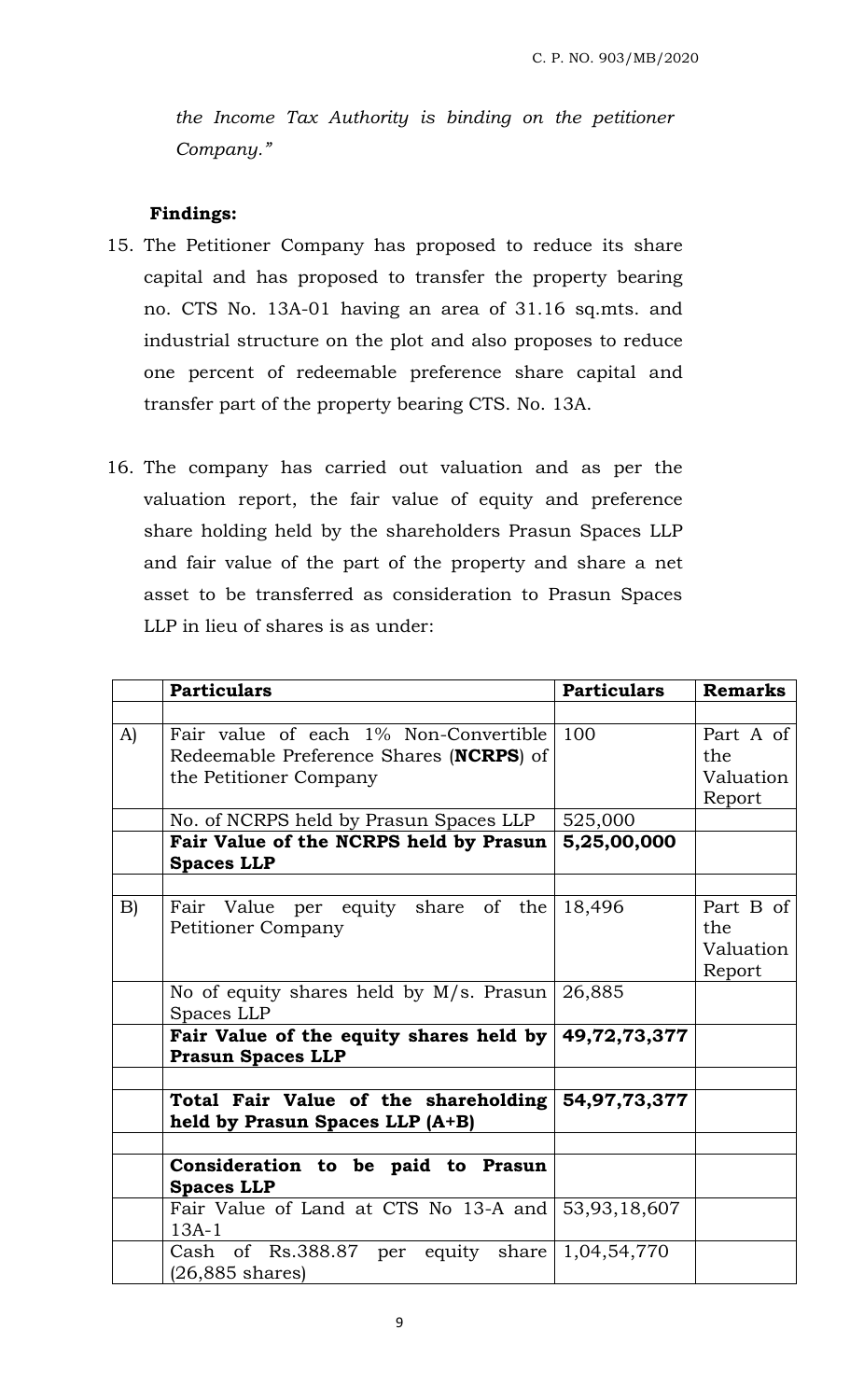#### **Fair Value of the Consideration to be paid to Prasun Spaces LLP 54,97,73,377**

- 17. The proposed reduction of capital as sought by the Petitioner company is well within the ambit of section 66 of the Companies Act, 2013. The said resolution was voted by the Preference share holder through 100% voting. The voting details is reproduced as below;
	- **VOTING DETAILS**  $c)$
	- the number of Equity Shareholders present and voting at the aforementioned meeting and  $(i)$ number of shares or voting power held by them:

| Voting<br>Process           | Number of Equity<br>Shareholders voted<br>through e-voting<br>system and physical | Number of votes<br>cast by them | % of total<br>number of<br>valid votes<br>cast |
|-----------------------------|-----------------------------------------------------------------------------------|---------------------------------|------------------------------------------------|
| E-voting                    |                                                                                   |                                 | $\overline{a}$                                 |
| Physical or show of<br>hand | 48,010                                                                            | 48,010                          | 100%                                           |
| Total                       | 48,010                                                                            | 48,010                          | 100%                                           |

 $(ii)$ 

the number of Equity Shareholders who voted in favour of the resolution for Reduction

of Share Capital and the number of shares or voting power held by them:

| Voting<br>Process           | <b>Number of Equity</b><br><b>Shareholders</b> voted<br>through e-voting<br>system and physical | Number of votes<br>cast by them | % of total<br>number of<br>valid votes<br>cast J |
|-----------------------------|-------------------------------------------------------------------------------------------------|---------------------------------|--------------------------------------------------|
| E-voting                    |                                                                                                 | $\sim$                          |                                                  |
| Physical or show of<br>hand | 48,010                                                                                          | 48,010                          | F.H. (1972)<br>Cs)                               |
| Total                       | 48,010                                                                                          | 48,010                          | PPPPP                                            |

**AB** 

(iii) the number of Equity Shareholders who voted against the resolution and the number of shares or voting power held by them;

| Voting<br>Process | Number of equity<br>shareholder voted<br>through e-voting<br>system and physical | Number of votes<br>cast by them | $%$ of total<br>number of<br>valid votes<br>cast |
|-------------------|----------------------------------------------------------------------------------|---------------------------------|--------------------------------------------------|
|-------------------|----------------------------------------------------------------------------------|---------------------------------|--------------------------------------------------|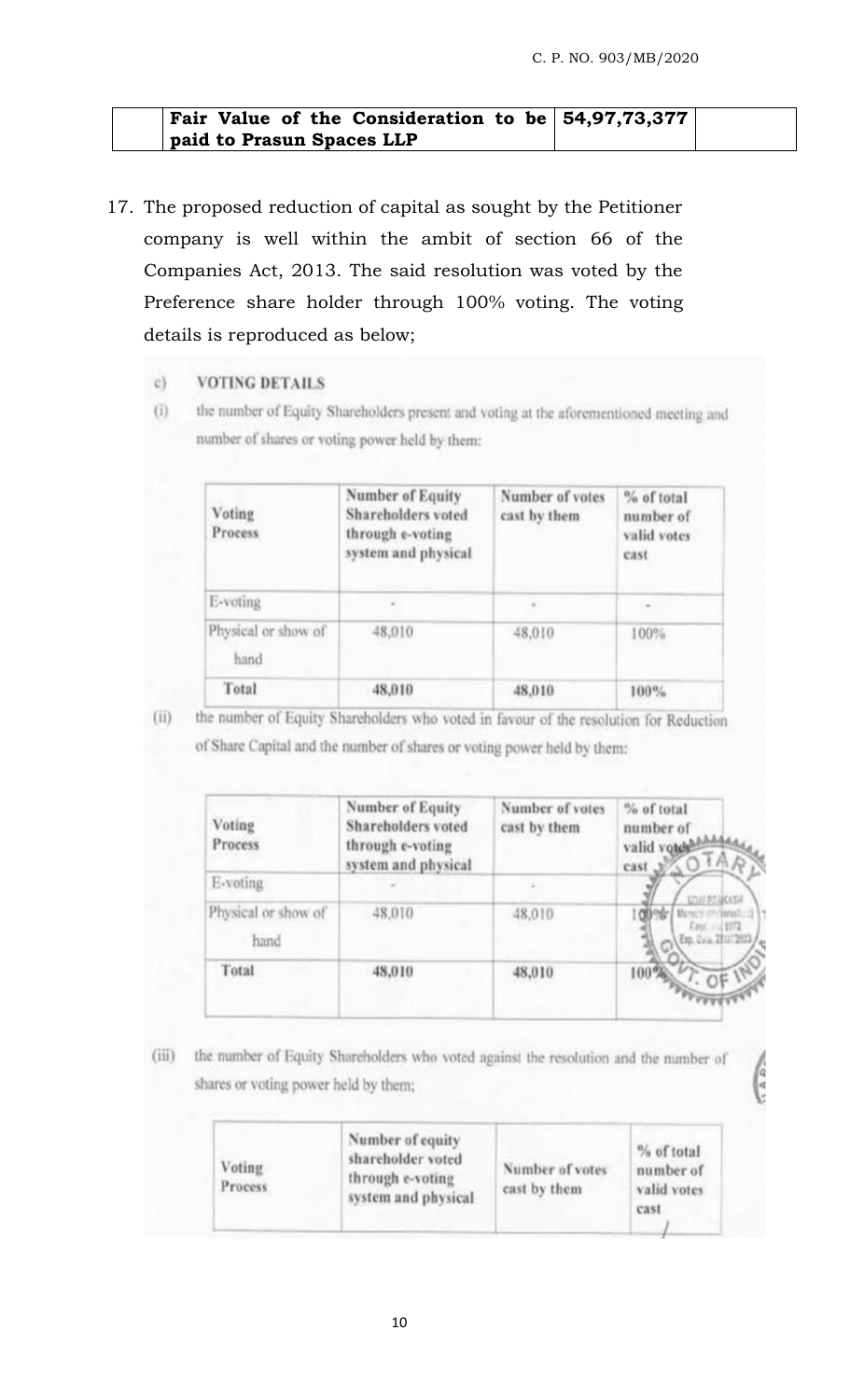| E-voting                    |                | 1.                  |   |
|-----------------------------|----------------|---------------------|---|
| Physical or<br>show of hand |                |                     |   |
| Total                       | $\blacksquare$ | $\scriptstyle\rm m$ | ٠ |

## 18. The Petitioner has provided a justification of the scheme;

- The Company has received a request from the L.L P, shareholder of the Company for an exit option. In view of the request received, and after considering the valuation of the shares or the Company including the valuation of the Property, the Board of Directors proposed to provide exit to the LLP by transferring part of the Property (as defined in the Scheme) bearing CTS No. I3A having an area of 7,903.93 Sq. Mts. part of the Property (as defined in the Scheme) bearing CTS No. 13A-1 having an area of 31.16 Sq. Mts. & and Industrial Structure on the Plot, and remitting Rs. 388.87/- per Equity Share in lieu of cancellation of the equity shareholding of' the LLP in the Company and transferring part of the Property as defined in the Scheme) bearing CTS No. 13A having an area of 855.57 Sq. Mts., in lieu of cancellation of the preference shareholding of the LLP in the Company.
- 19. The Petitioner also confirms that the consent of affidavit of all the preference shareholders is annexed to the petition, certificates of statutory auditors of the Petitioner company that certifying that there are no secured and unsecured creditors as on 6th March, 2020, the Petitioner company further confirms that there are no deposits and no arrears in repayment in deposits and interest there on.

## 20. The legal issue for consideration is arises for consideration

A. is whether in a scheme of reduction of capital it is permissible for the company to extinguish its liability by paying off its shareholders (equity or preference of both) in terms of transfer of property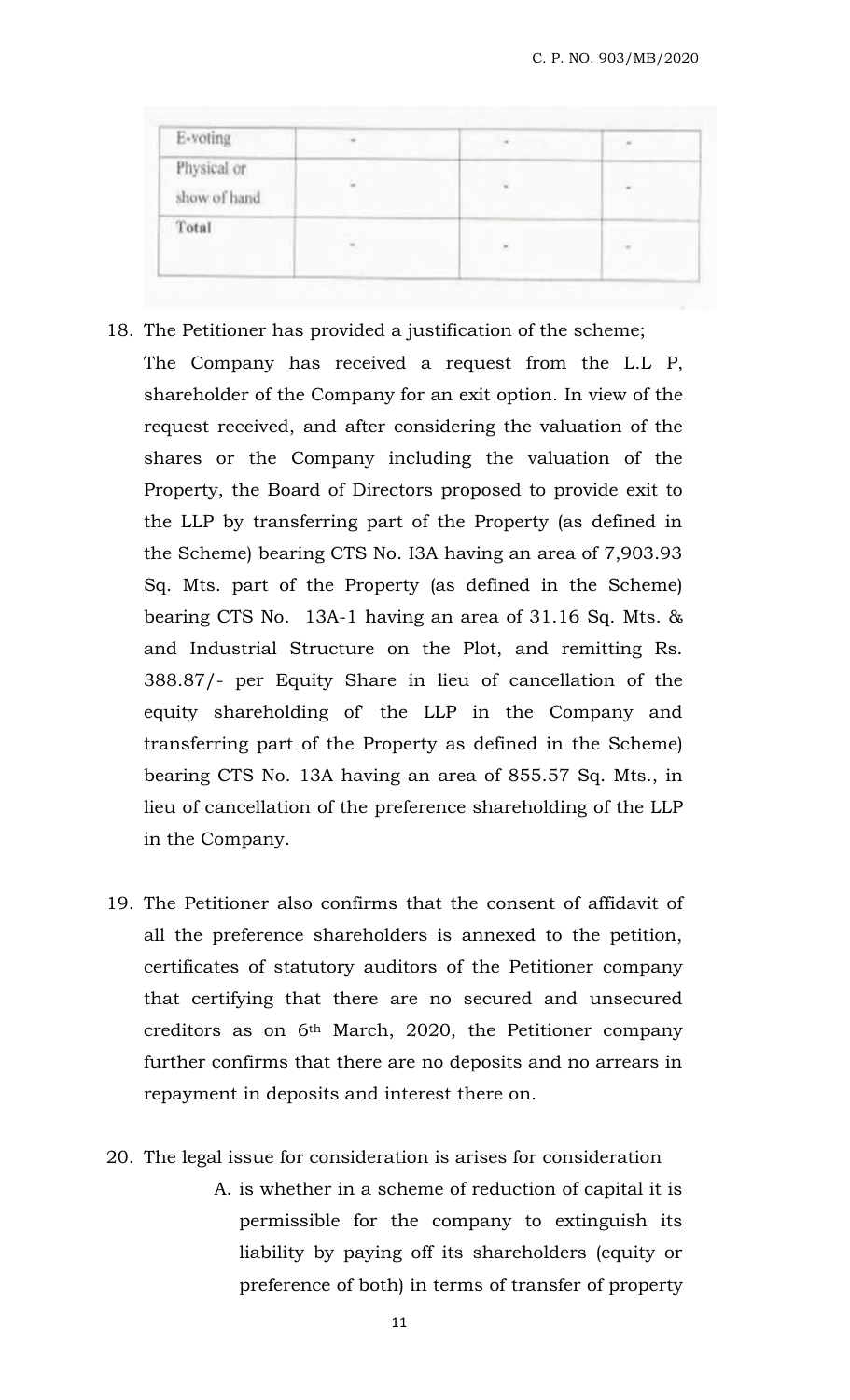as proposed by the Petitioner company. The proposed transfer of property in lieu of cancellation and extinguishment of paid-up share capital of the Petitioner company is well within the four corners of reduction as contemplated under section 66 of the Act

21. It is pertinent to note that section 66 of the Companies Act, 2013

which defines share capital reduction. Section 66 is incorporated as follows;

**"***66. Reduction of share capital. — (1) Subject to confirmation by the Tribunal on an application by the company, a company limited by shares or limited by guarantee and having a share capital may, by a special resolution, reduce the share capital in any manner and in particular, may—*

- *(a) extinguish or reduce the liability on any of its shares in respect of the share capital not paid-up; or*
- *(b) either with or without extinguishing or reducing liability on any of its shares, —*

*(i) cancel any paid-up share capital which is lost or is unrepresented by available assets; or*

*(ii) pay off any paid-up share capital which is in excess of the wants of the company,*

*alter its memorandum by reducing the amount of its share capital and of its shares accordingly:*

 *Provided that no such reduction shall be made if the company is in arrears in the repayment of any deposits accepted by it, either before or after the commencement of this Act, or the interest payable thereon.*

*(2) The Tribunal shall give notice of every application made to it under sub-section (1) to the Central Government, Registrar and to the Securities and Exchange Board, in the case of listed companies, and the creditors of the company and shall take into consideration the representations, if any, made to it by that Government, Registrar, the Securities and Exchange Board and the creditors within a period of three months from the date of receipt of the notice:*

*Provided that where no representation has been received from the Central Government, Registrar, the Securities and Exchange Board or the creditors within the said period, it shall be presumed that they have no objection to the reduction.*

*(3) The Tribunal may, if it is satisfied that the debt or claim of every creditor of the company has been discharged or determined or has been secured or his consent is obtained, make an order confirming the reduction of share capital on such terms and conditions as it deems fit:*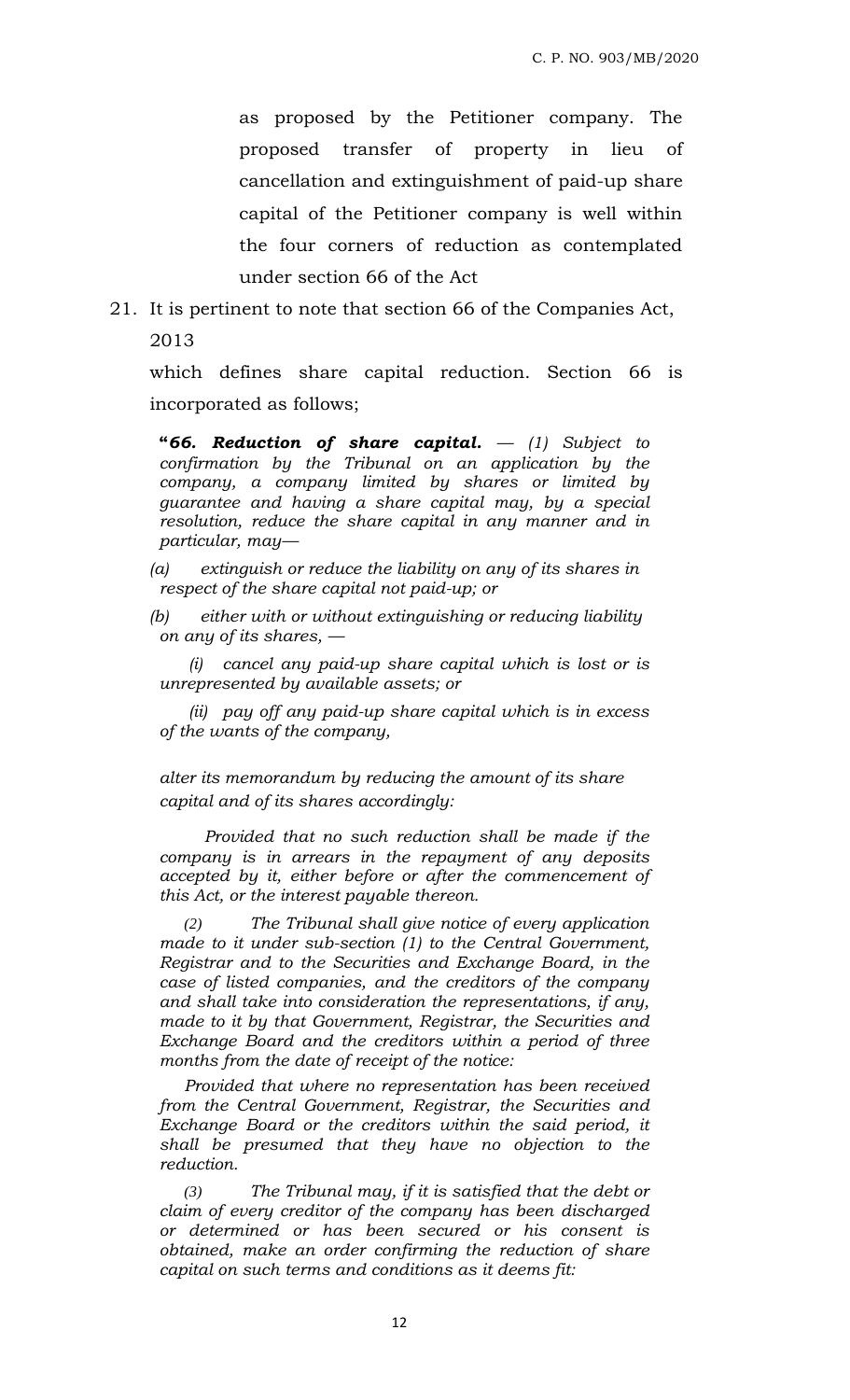*Provided that no application for reduction of share capital shall be sanctioned by the Tribunal unless the accounting treatment,* 

*proposedbythecompanyforsuchreductionisinconformitywithth eaccounting standards specified in section 133 or any other provision of this Act and a certificate to that effect by the company's auditor has been filed with the Tribunal.*

*(4) The order of confirmation of the reduction of share capital by the Tribunal under sub-section (3) shall be published by the company in such manner as the Tribunal may direct.*

*(5) The company shall deliver a certified copy of the order of the Tribunal under sub-section (3) and of a minute approved by the Tribunal showing—*

- *(a) The amount of share capital;*
- *(b) The number of shares into which it is to be divided;*
- *(c) The amount of each share; and*
- *(d) The amount, if any, at the date of registration deemed to be paid-up on each share,*

*To the Registrar within thirty days of the receipt of the copy of the order, who shall register the same and issue a certificate to that effect.*

- *(6) Nothing in this section shall apply to buy-back of its own securities by a company under section 68.*
- *(7) A member of the company, pastor present, shall not be liable to any call or contribution in respect*

*of any share held by him exceeding the amount of difference, if any, between the amount paid on the share, or reduced amount, if any, which is to be deemed to have been paid thereon, as the case may be, and the amount of the share as fixed by the order of reduction.*

*(8) Where the name of any creditor entitled to object to the reduction of share capital under this section is, by reason of his ignorance of the proceedings for reduction or of their nature and effect with respect to his debt or claim, not entered on the list of creditors, and after such reduction, the company is unable, within the meaning of sub-section (2) of section 271, to pay the amount of his debtor claim, —*

*(a)every person, who was a member of the company on the date of the registration of the order for reduction by the Registrar, shall be liable to contribute to the payment of that debt or claim, an amount not exceeding the amount which he would have been liable to contribute if the company had commenced winding up on the day immediately before the said date; and*

*(b)if the company is wound up, the Tribunal may, on the application of any such creditor and proof of his ignorance as aforesaid, if it thinks fit, settle a list of persons so liable to contribute, and make and enforce calls and orders on the contributories settled on the list, as if they were ordinary contributories in a winding up.*

- *(9) Nothing in sub-section (8) shall affect the rights of the contributories among themselves.*
- *(10) If any officer of the company—*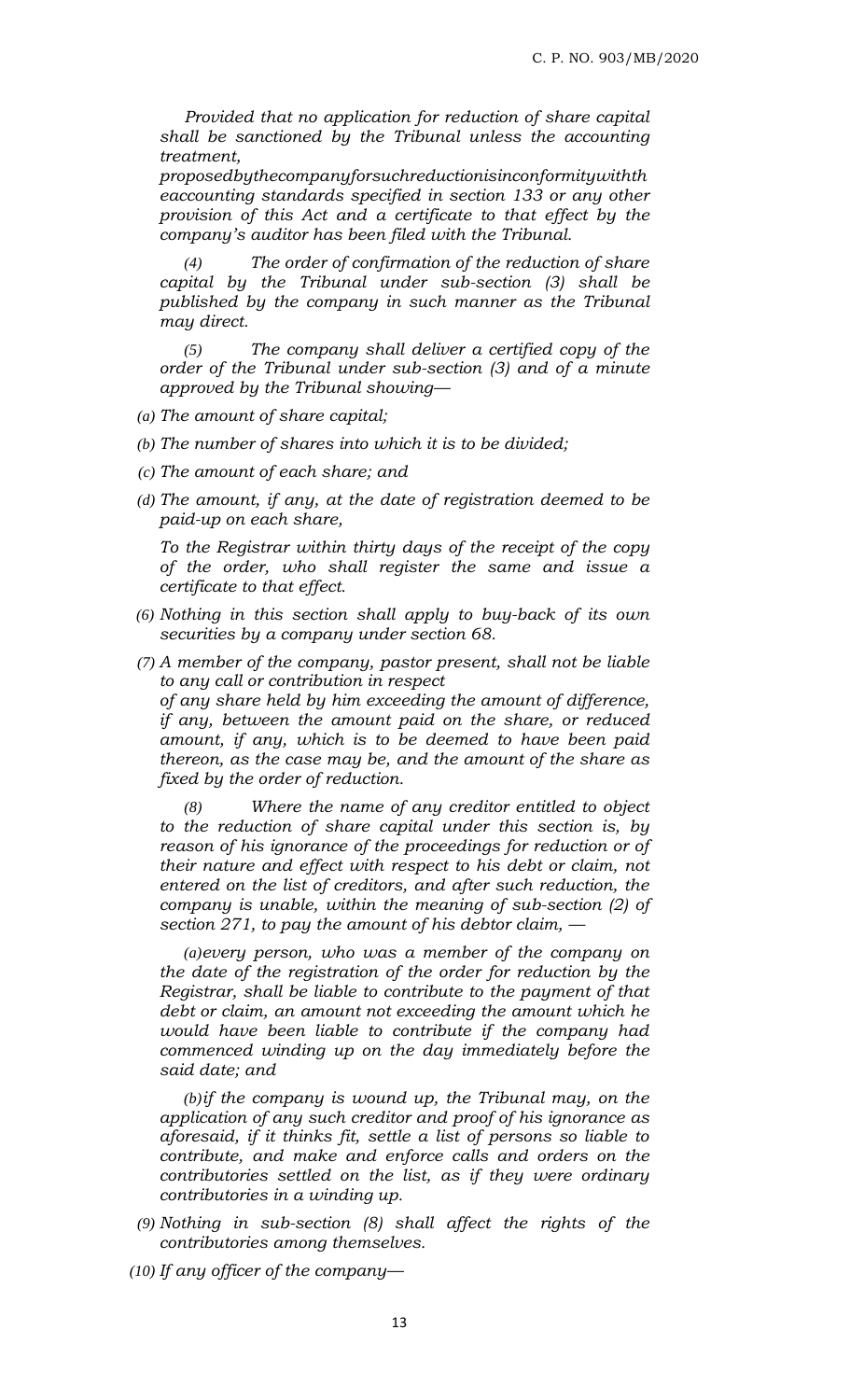- *(a) Knowingly conceals the name of any creditor entitled to object to the reduction;*
- *(b) Knowingly misrepresents the nature or amount of the debt or claim of any creditor; or*

*(c) abets or is privy to any such concealment* 

*misrepresentation as aforesaid,*

*he shall be liable under section 447.*

*(11) If a company fails to comply with the provisions of sub-section (4), it shall be punishable with fine which shall not be less than five lakh rupees but which may extend to twenty-five lakh rupees."*

22. The learned senior counsel placed reliance on the judgment of the *Orissa High Court in Re OCL India Limited vs. Unknown on 30th March, 1998 reported in [AIR1998ORI153*]- High Court of Orissa wherein it was held that at para 3 that section 100 of Companies Act, 1956 dealt with special resolution for reduction of share capital. In exercising its power, the court will have due regard to the interest of creditors who may consent or object to the Reduction.

*"3. Section 100 of the Act deals with special resolution for reduction of share capital. In exercising its power, the Court will have due regard to the interests of creditors, who may consent or object to the reduction. For a company to reduce its share capital in any manner as set out in Section 100, it must have power given to it under its articles to do so.*  Subject to confirmation by the Court as required under *Section 101 of the Act, a Company may, if authorised by its articles, effect a reduction of its share capital in any way which it may think fit by special resolution, including in particular any of the following ways:*

*(1) it may reduce or altogether extinguish the liability on any unpaid or partly paid-up shares;*

*(2) it may, by reducing the face value of any shares or otherwise, cancel any paid-up share capital which is lost or cancel It to the extent to which the reis found deficiency in available assets;*

*(3) it may pay off any paid-up share capital which is found to be in excess of the capital requirements of the company.*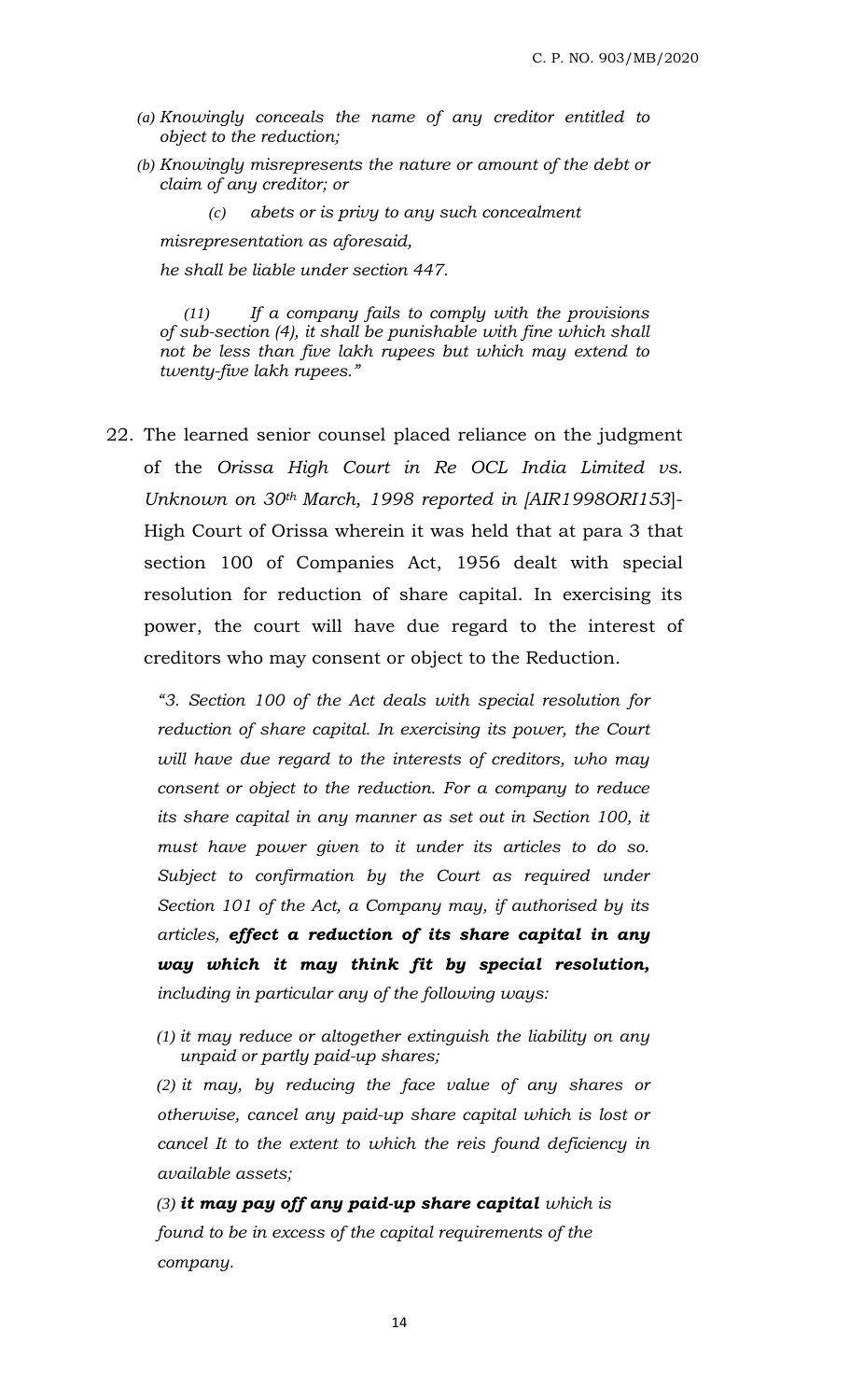*Reduction of capital in the following ways is within the Act:*

- *(1) diminishing the nominal amount of the shares so as to leave as less sum unpaid;*
- *(2) diminishing the nominal amount of any shares by writing off or repaying paid up capital;*
- *(3) diminishing the nominal amount by combining both (1) and (2);*

*(4) diminishing the number of shares by extinguishing the existing liability on certain shares, writing off or repaying the whole amount paid-up the re on and can celling them. The statute has not prescribed the manner in which the reduction is to be carried out nor has it prohibited any method of effecting that object per Lord Herschell, L.C.in British American Trustee and Finance Corporation v. Couper, 1894 AC 397 at page 405, quoted with approval by Lord Reid in Re: Westburn Sugar Refineries Ltd., (1951) I All ER 881 at page 885 which added that 'paying off capital can be done otherwise than by payment of money'. Important though its taskis to see that the procedure by which a resolution is carried through, is formally correct and that creditors are not prejudiced; it has the further duty of satisfying itself that the scheme is fair and equitable between the different classes of shareholders. What then is the duty of the Court in considering the matter of this kind? In the first place, the interest so creditors must be safe guarded, but here that has been done.*

*Secondly, the interests of shareholders may have to be considered but, in the case, there has been no opposition by any share holder at any time and it is difficult to see how there could be any prejudice to any single shareholder. Thirdly, there is the public interest to consider."*

23. *The learned senior counsel placed reliance on the judgment of the Calcutta High Court in* **Bata Properties Limited (Company Application No. 300 of 1995), the Hon'ble Calcutta High Court** allowed the Petition where in immovable property was transferred to the shareholder on capital reduction. The Petition contained the following Resolution: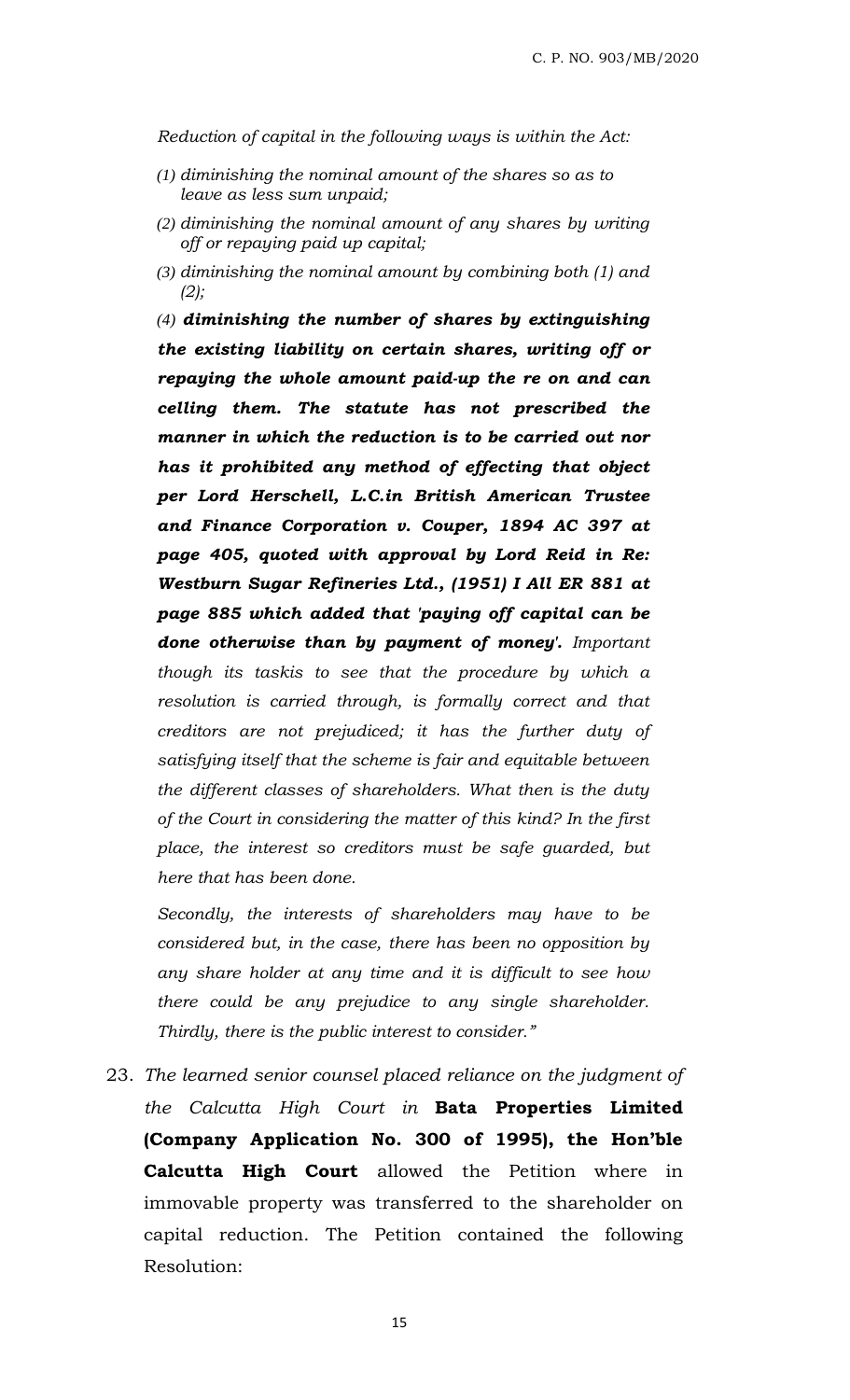*"Resolved that subject to confirmation by the Court, the share capital of the Company now consisting of Rs.8,85,10,000/ divided into 88,51,000 equity shares of Rs.10 each fully paid up be reduced to Rs.4,85,10,000/- divided into 48,51,000 equity shares of Rs. 10 each fully paid up by retransfer of the immovable property of the Company comprised in premises No. 30, Shakespeare Sarani, Calcutta700017 to Bata India Limited and/ or its nominees."*

24. *The learned senior counsel placed reliance on the judgment of the NCLT. Mumbai Bench, in* **Vodafone India Limited [Company Petition No.407 of 2017]–NCLT, Mumbai Bench–17thMay, 2018**

The Hon'ble Mumbai Bench passed an Order confirming the Reduction of share capital and approving Form of Minutes in this case, wherein the Petitioner Company cancelled equity shares held by the members and distributed in consideration shares of another Company held by the Petitioner Company. The 'Form of Minutes' read as follows:

*"17 The issued and paid-up equity share capital of Vodafone India Limited (the" Company"),is hence forth reduced from Rs.28,132,958,230 (Rupees Twenty Eight Billion One Hundred Thirty Two Million Nine Hundred Fifty Eight Thousand Two Hundred Thirty) divided into 2,813,295,823 (Two Billion Eight Hundred Thirteen Million Two Hundred Ninety Five Thousand Eight Hundred Twenty Three) equity shares of Rs.10 (Rupees Ten) each to Rs.15,01,746,520 (Rupees Fifteen Billion Eleven Million Seven Hundred Forty Six Thousand Five Hundred Twenty) divided into 1,501,174,652 (One Billion Five Hundred One Million One Hundred Seventy Four Thousand Six Hundred Fifty Two ) equity shares of Rs.10 (Rupees Ten) each, to be effected by cancelling an aggregate of 7,372,727,171 (One Billion Three Hundred Twelve Million One Hundred Twenty One Thousand One Hundred Seventy One) equity shares of Rs.10 (Rupees Ten) each of the Company allocated among the shareholders pro rata to their shareholding in the Company, and distributing in consideration therefor, an aggregate of 500,504 (Five Hundred Thousand Five Hundred Four )*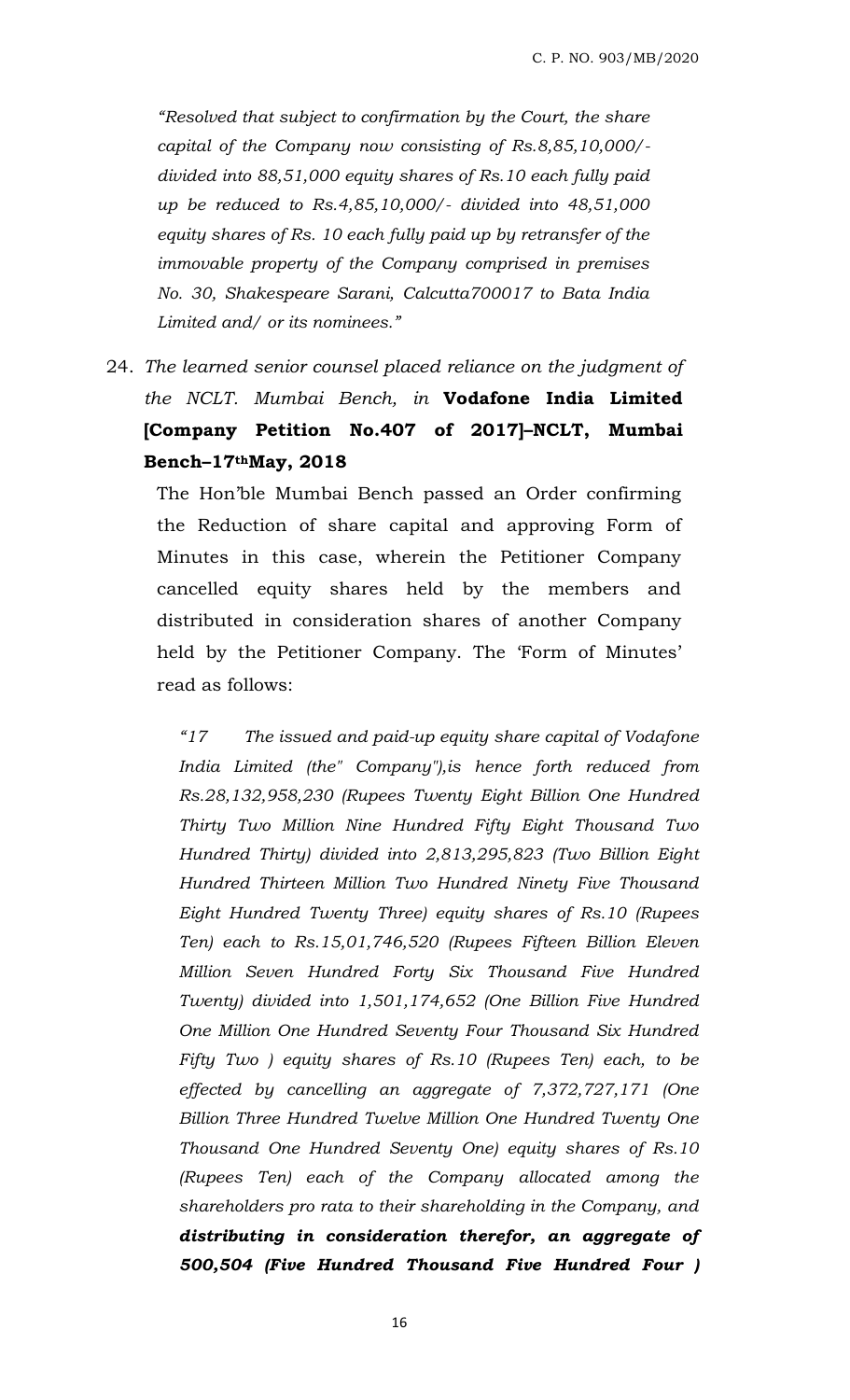*equity shares of Re.1(Rupee One) each held, directly or beneficially, by the Company in Indus Towers Limited to the shareholders of the Company pro rata to their shareholding in the Company."*

(a) The Petitioner Company respectfully submits that in the case of **Bata Properties Limited (Company Application No. 300 of 1995), the Hon'ble Calcutta High Court**  allowed the Petition where in immovable property was transferred to the shareholder on capital reduction. The Petition contained the following Resolution:

> *"Resolved that subject to confirmation by the Court, the share capital of the Company now consisting of Rs.8,85,10,000/-divided into 88,51,000 equity sharesof Rs.10each fully paid up be reduced to Rs.4,85,10,000/ divided into 48,51,000 equity shares of Rs. 10 each fully paid up by retransfer of the immovable property of the Company comprised in premises No. 30, Shakespeare Sarani, Calcutta700017 to Bata India Limited and/ or its nominees."*

(b) **Farm Enterprises Limited (Company Scheme Petition No. 90 of 2016 connected with Company Summons for Direction No. 123 of 2016) High Court of Bombay – Exhibit D (Pages62 to 66 of this Submission)**

The Petitioner Company had cancelled and extinguished equity shares held by the members of the Petitioner Company and in lieu of every share cancelled, the Petitioner Company transferred one listed equity share of Reliance Industries Limited. The relevant extract is reproduced as hereunder:

*"4. The learned Counsel for the Petitioner Company submits that Article 57 of the Articles of Association of the Petitioner Company empowers the Petitioner Company to reduce its share capital by passing a Special Resolution as prescribed by the Act in any manner and in accordance with the provisions of the Act and the Rules and the Petitioner*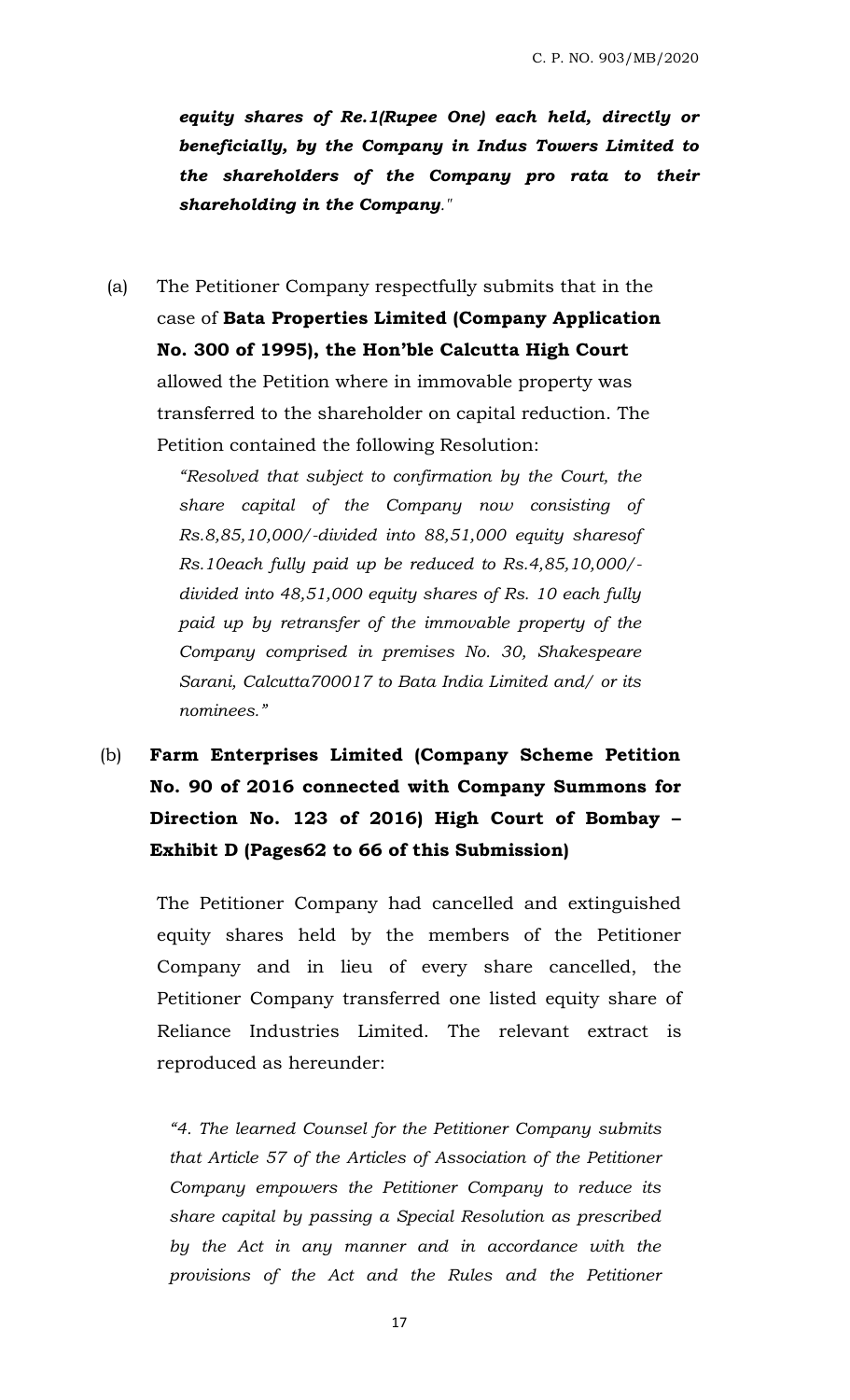*Company having passed Special Resolution being Exhibit" E" to the Company Scheme Petition, with requisite majority by means of Postal Ballot, results of which Postal Ballot were declared on 24thDecember 2015, approving the reduction of share capital of the Petitioner Company from Rs.133,33,35,540/- divided into 13,33,33,554 equity shares of Rs.10/-each to Rs.132,47,26,510/- divided into13,24,72,651/-equity shares of Rs.10/-each and that such reduction shall be effected by cancelling and extinguishing 8,60,903 fully paid equity shares of Rs.10/-each held by the members of the Petitioner Company, (other than the Company's Holding Company and Associate Entities) and in lieu thereof the Petitioner Company shall transfer to each shareholder on the Record Date (other than the Holding Company and Associate Entities), one equity share of the face value of Re. 10/ -fully paid – up of Reliance Industries Limited for everyone equity share of face value of Re.10/ -fully paid - up of the Petitioner Company and in view of the averments made in paragraph 15 and 20 of the Company Scheme Petition, the procedure prescribed under Section 101(2) of the Companies Act, 1956 was dispensed with vide Order dated12th February2016 passed in Company Summons for Direction No.123 of 2016."*

# (c) **Vodafone India Limited [CompanyPetitionNo.407of2017]–NCLT, Mumbai Bench– 17thMay, 2018 – Exhibit E (Pages67 to 75of this Submission)**

The Hon'ble Mumbai Bench passed an Order confirming the Reduction of share capital and approving Form of Minutes in this case, wherein the Petitioner Company cancelled equity shares held by the members and distributed in consideration shares of another Company held by the Petitioner Company. The 'Form of Minutes' read as follows:

*"17 The issued and paid-up equity share capital of Vodafone India Limited (the "Company"), is*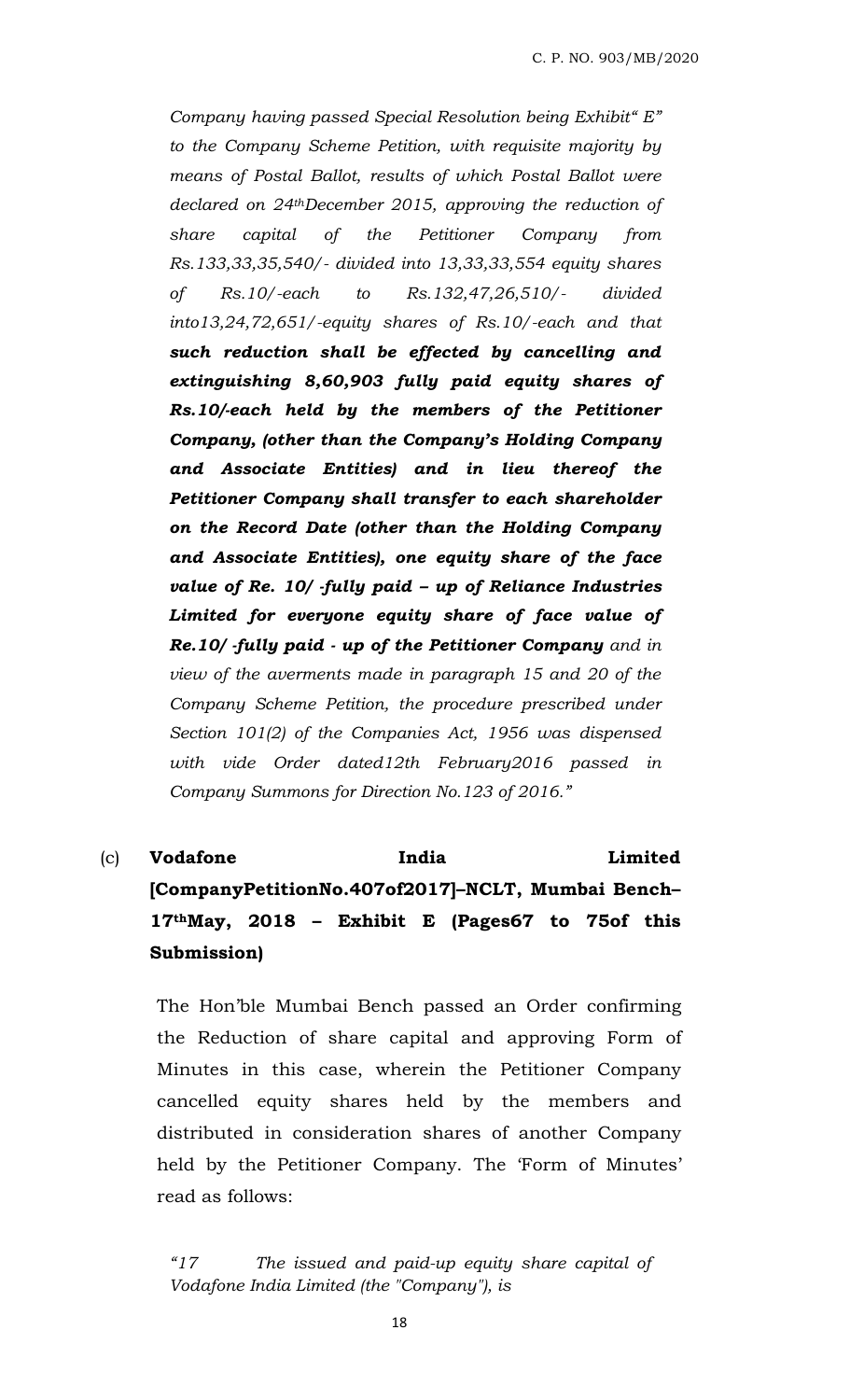*henceforth reduced from Rs.28,132,958,230 (Rupees Twenty Eight Billion One Hundred Thirty Two Million Nine Hundred Fifty Eight Thousand Two Hundred Thirty) divided into 2,813,295,823 (Two Billion Eight Hundred Thirteen Million Two Hundred Ninety Five Thousand Eight Hundred Twenty Three) equity shares of Rs.10 (Rupees Ten) each to Rs.15,01,746,520 (Rupees Fifteen Billion Eleven Million Seven Hundred Forty Six Thousand Five Hundred Twenty) divided into 1,501,174,652 (One Billion Five Hundred One Million One Hundred Seventy Four Thousand Six Hundred Fifty Two) equity shares of Rs.10 (Rupees Ten) each, to be effected by cancelling an aggregate of 7,372,727,171 (One Billion Three Hundred Twelve Million One Hundred Twenty One Thousand One Hundred Seventy One) equity shares of Rs.10 (Rupees Ten) each of the Company allocated among the shareholders pro rata to their shareholding in the Company, and distributing in consideration therefor, an aggregate of 500,504 (Five Hundred Thousand Five Hundred Four) equity shares of Re.1(Rupee One) each held, directly or beneficially, by the Company in Indus Towers Limited to the shareholders of the Company pro rata to their shareholding in the Company."*

- 25. The learned counsel also relied upon the judgments *of High Court of Madras* which are is reproduced as below;
- **(a) Shantha Rangarajan And Others vs Commissioner of Income-Tax[19952015ITR204Madras]– 7th September, 1994 – High Court of Madras [Exhibit F1] (Pages 76 to 79 of this Submission) In this case also, 'Property' in addition to payment of money were distributed in lieu of reduction of share capital, to the Shareholder of the Company. The facts of the case read as follows:**

*"2. These tax cases relate to various assessment years. The case of the assessee, Sri N. Govinda rajanalias N.Ravi (inTaxCaseNo.297of1981), for the assessment year 1971-72 may be taken as a typical case, which is common for all the assessees. He was a shareholder in Kasturi Estates Pvt. Ltd. The company effected a reduction in its share capital on May8, 1962, after getting the requisite sanction of the*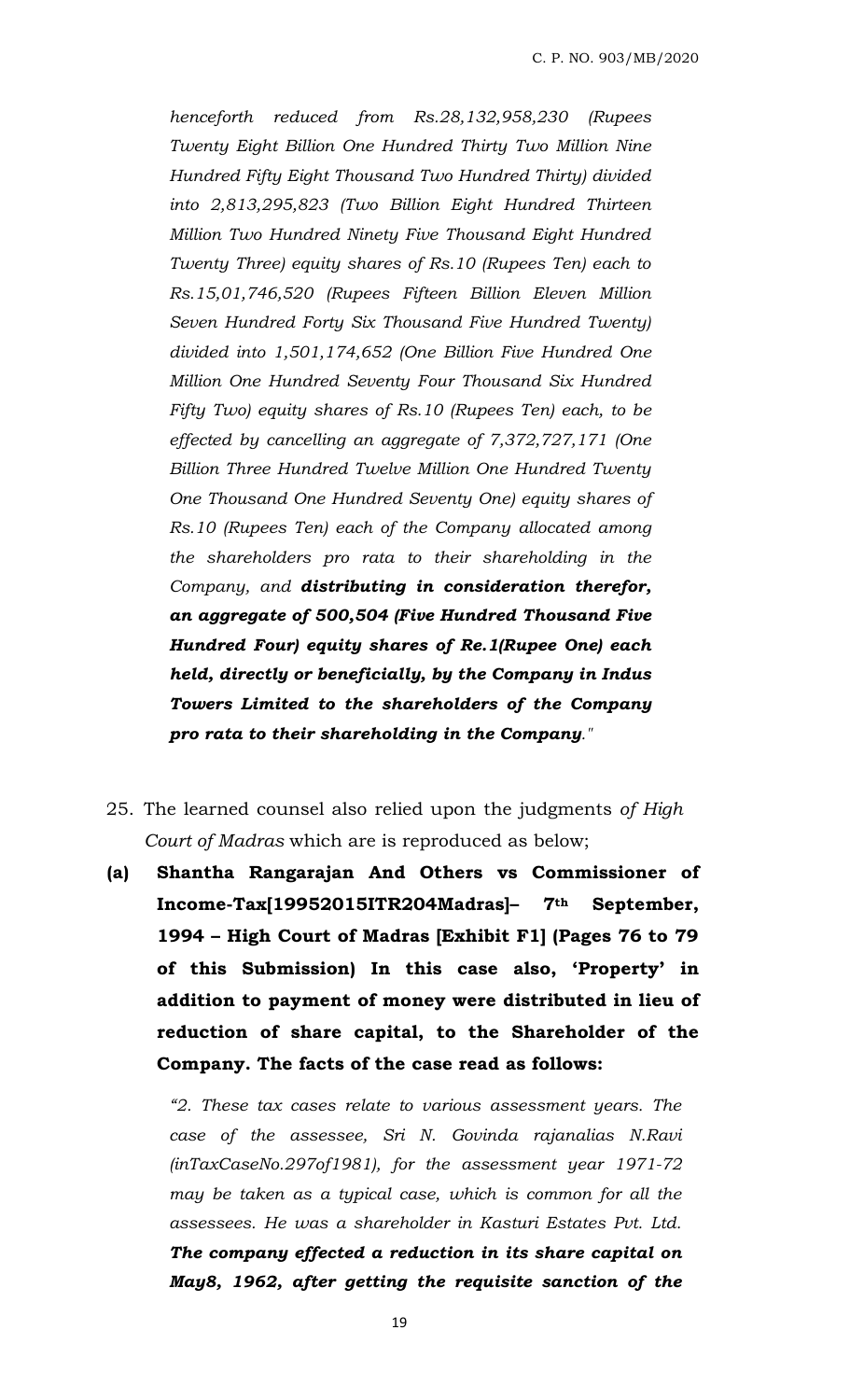*High Court. The High Court, by order dated April 20, 1962, sanctioned the reduction of capital of the company as resolved on and effected by the special resolution passed at a next extraordinary general meeting of the said company held on November 30, 1961, to reduce the share capital of the said company. Shri N. Govinda rajanaliasN. Ravi held 135 equity shares of Rs.1,000 each in Kasturi Estates Pvt. Ltd. Since the company effected reduction of its capital by Rs. 790 per share, the value of the assessee's holding was reduced by Rs.790x135, i.e., Rs.1,06,650. An amount of Rs.1,06,650 was to be returned to the assesse in consequence of the reduction of capital in respect of 135equity shares held by him. Towards this reduction of capital and return of money as per the order of the High Court referred to above, the assesse obtained cash of Rs.60,683 and the following assets. The book value of the assets came, it would appear, to Rs. 45,967 (Rs. 1,06,650 minus Rs. 60,683) while the market value as per wealth-tax assessment is at the figures against each item:*

| Rs.                                                                                              |          |
|--------------------------------------------------------------------------------------------------|----------|
| <b>1. Land with shed</b> attached<br>Cathedral Road 12-659 grounds                               | 98,875   |
| 2. Land without houses<br>measuring 8.2131 grounds<br>in<br>Mowbrays Road land 20-<br>545grounds | 1,16,480 |
| 3. Farmhouse and<br>21<br>land<br>grounds659 sq.ft.                                              | 2,41,419 |
| 4. Kasturi House and land area<br>5.255 grounds (Ooty)                                           | 75,000   |

In this case also, 'Property' in addition to payment of money were distributed in lieu of reduction of share capital, to the Shareholder of the Company.

(a) *The* learned senior counsel also upon *the judgment of Hon'ble Supreme Court in* in the case of *Commissioner of Income Tax, Madras Vs G. Narasimhan (Died) By Heirs Kantha Narasimhan vsOrs.on14thDecember,1998,* the facts stated above in regards to the Reduction in Share Capital of M/s. Kasthuri Estates Private Limited were reiterated as follows: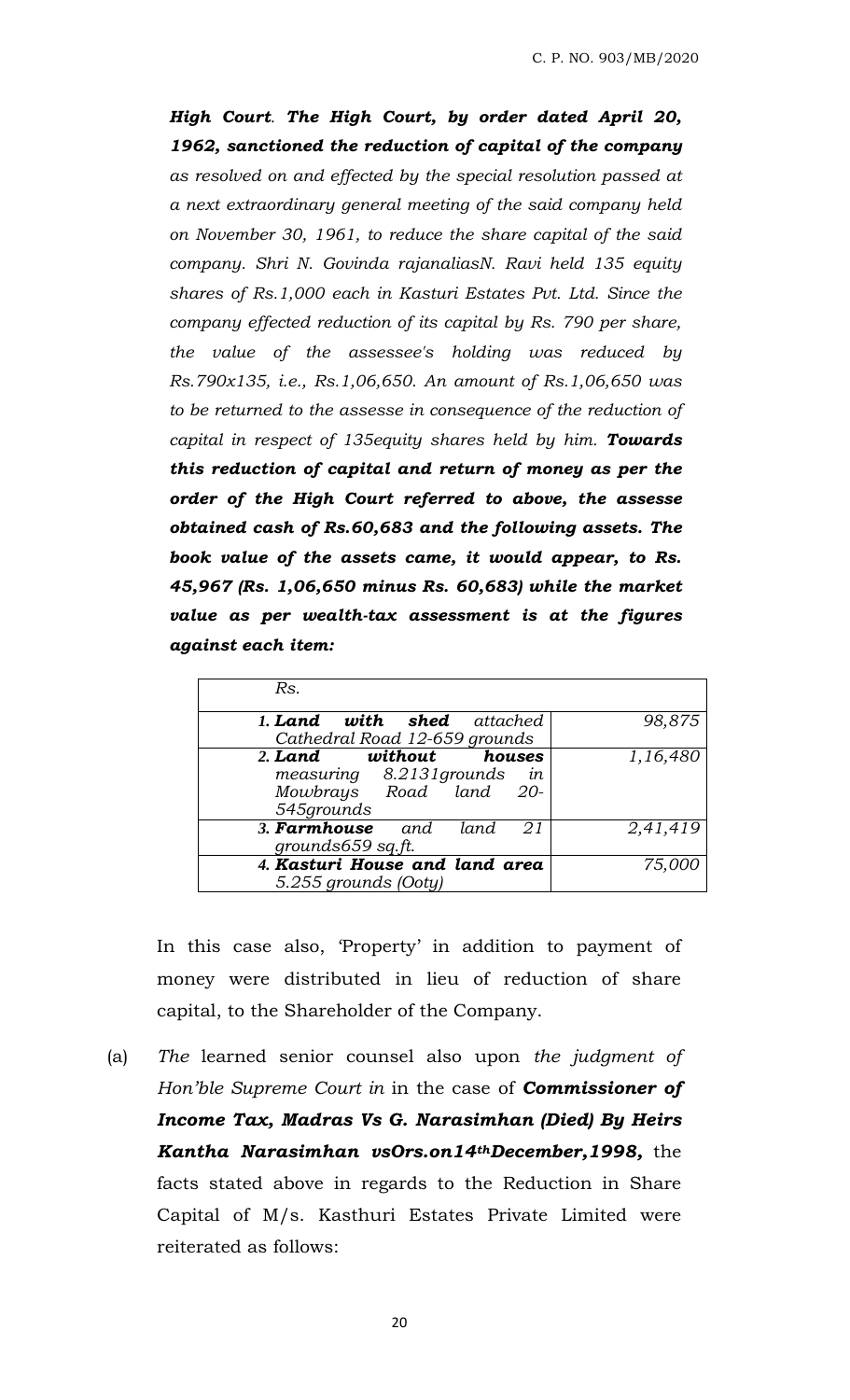*"At all material times, the respondent who is the assesse was a shareholder in M/s. Kasthuri Estates (Pvt.) Ltd., Madras. During the accounting period relevant to the assessment year 1963-64, the assessee held 70 shares in M/s. Kasthuri Estates (Pvt,) Ltd- The face .value of each share was Rs.1,000/, During the said accounting period, the said company passed a resolution to reduce Us capital. The procedure prescribed under the Companies Act for the reduction of share capital was under gone. An appropriate order was obtained from the court. The reduction was given effect on and from 20.5.1962. As a result, the face value of the shares in the company was reduced from Rs. 1,000/each to Rs.210/each. As a result, of this reduction, there was a pro rata distribution of some properties of the company and payment of money to the shareholders, including the assesses*."

(b) *The* learned *senior counsel also upon the judgment of the Commissioner of Income Tax vs P. P. Thomas [(1999) 235 ITR 191 (Ker)]: High Court of Kerala - 13th November, 1997 [Exhibit G]* **(Pages 85 to86 of this Submission)**

In this case also, 'Land' was transferred in lieu of reduction of share capital, to the Shareholder of the Company. The facts of the case read as follows:

*"2. The applicant before us is the Commissioner of Income-tax, Trivandrum, and the respondent is the assessee. The assessee is an individual who surrendered 148 shares held by him in Cavunal Rubber Estate (P.) Limited, and received land belonging to the company in lieu of such surrender worth Rs.1,46,200. The AO took the view that what is received by the assessee would constitute "dividend" within the meaning of s. 2(22)(d) and surrender of 148 shares and receiving the lands thereon would constitute "transfer" and therefore would be liable to tax".*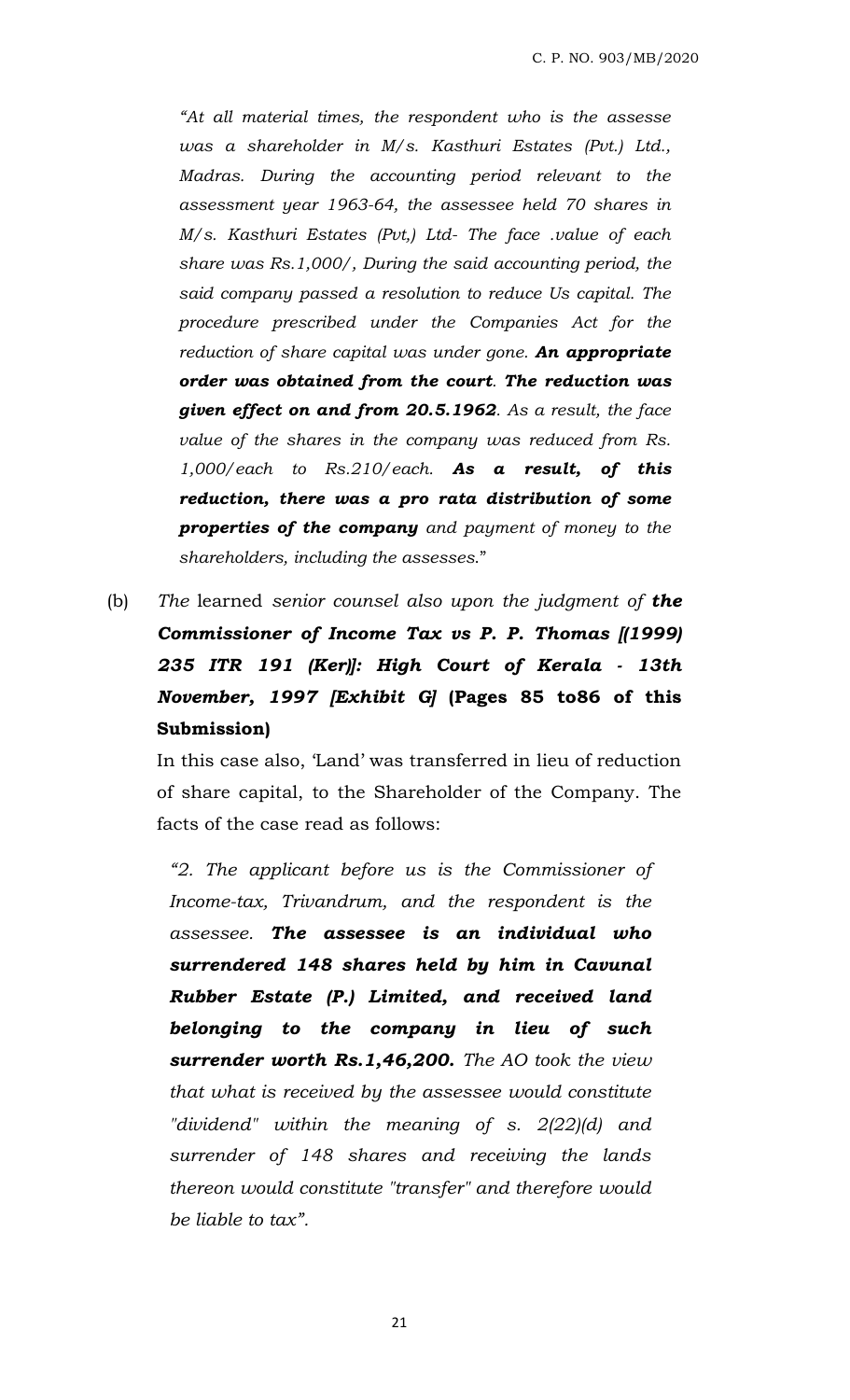- 26. Upon conjoint reading of the provisions of law under section 66 of the Companies Act, and precedent relied upon the learned senior counsel, it can be said that it is just an equitable that the petitioner company be allowed to reduce its capital and transfer part of the property as envisaged in the proposed reduction. The observations and the objections of the RD is that this amounts to selective reduction is no more res integra and has been considered in numerous decisions by the coordinate bench of this Tribunal and by *the Delhi High Court in the case of Reckitt Banckiser (India Ltd) reported in 2005122DLT612passed by Justice A K*  **Sikri** has categorically held that it is settled law that question of reduction of share capital is treated as a matter of domestic concern and the decision of majority will prevail.
- 27. Further the Petitioner company has also field the rejoinder and have dealt with the observations of the *RD.* The Learned Senior Counsel for the Petitioner Company submits that the Petitioner Company has filed an Affidavit-of-Rejoinder dated 26th November 2020 with this Hon'ble Tribunal and also the Regional Director to allay the reservations expressed by the Regional Director in Paragraph 7B, in the following terms:
	- (i) The Petitioner Company does not have any secured or unsecured creditors, hence the question of interest of creditors does not arise.
	- (ii) The Petitioner Company has undertaken that interest of all stakeholders of the Petitioner Company and Government Revenues are protected as well as statutory dues are paid off.
	- (iii) The Petitioner Company has undertaken that it shall comply with all the applicable provisions of the Income Tax Act, 1961 and all tax issues, if any, arising out of the Petition will be met and answered in accordance with the law and further, the decision of the Income Tax Authority will be binding on Petitioner Company, subject to right of appeal available to the Petitioner Company under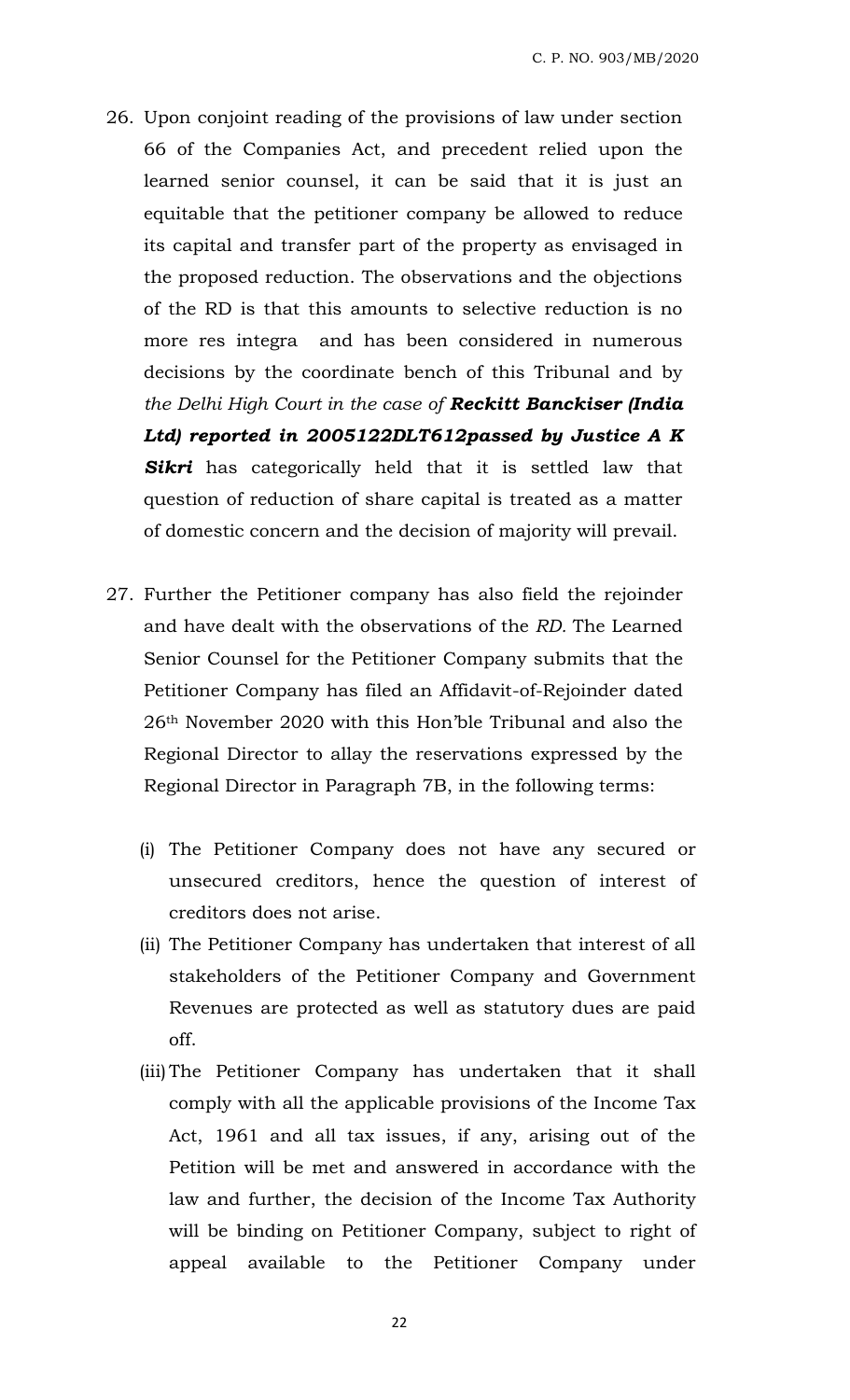applicable laws. Also, the approval of the Petition by this Tribunal may not deter the Income Tax Authority to scrutinize the tax return filed by the Petitioner Company after giving effect to the proposed reduction.

- 28. Therefore, this Bench is of the considered view that reduction of share capital is just an equitable in view of the various decision of the various courts and in terms of the section 66 of the Companies Act.
- 29. The application for reduction of share capital is allowed subject to the direction of the herein in above.
- 30. All concerned regulatory authorities to act upon production of certified copy of the order issued by the Joint Registrar, NCLT, Mumbai Bench.
- 31. The Petitioner Company to publish notices about registration of order and minutes of reduction by the concerned Registrar of Companies, Mumbai, in two newspapers, namely '*Free Press Journal*' in English and '*Navshakti*' in Marathi, both having circulation in Mumbai, within 30 days of registration.

## **Form of Minutes**

"The paid-up share capital of Chawla Brothers Private Limited is henceforth Rs. 5,46,12,500/- (Rupees Five Crores, Forty-Six Lakhs, Twelve Thousand and Five Hundred Only) divided into:

a) Equity Share Capital of Rs. 21,12,500/- (Rupees Twenty-One Lakhs, Twelve Thousand and Five Hundred Only) comprising of 21,125/- (Twenty-One Thousand, One Hundred and Twenty-Five) Equity Shares of Rs. 100/- (Rupees Hundred Only) each by cancelling and extinguishing a sum of Rs.26,88,500/- (Rupees Twenty-Six Lakhs, Eighty-Eight